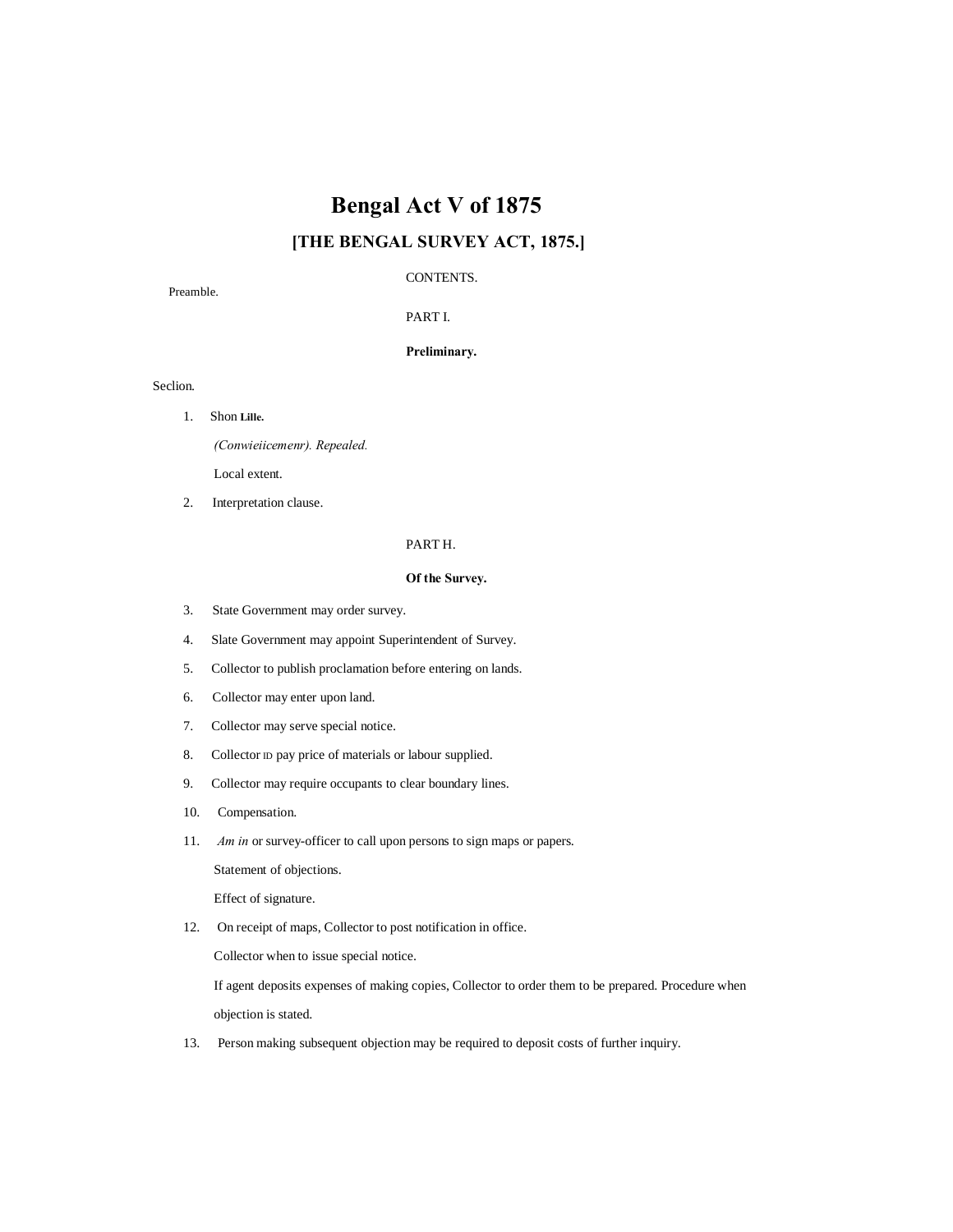# **PART m.**<br>*m The Bengal Survey Act, 1875.*

#### **Of Boundary-marks.**

*J.*

Section.

- 14. Collector may erect temporary boundary-marks.
- 15. Collector may erect permanent boundary-marks. ' Specification of marks and estimate of cosl lo be posted,
- 16. Apportionment of expenses.
- 17. Rcnt-firee lands deemed part of tenure.
- 18. Procedure when occupant fails to maintain boundary-mark.
- 19. *Zamindar,* etc., bound to preserve boundary-marks and give notice to Collector when injured.
- 20. Collector may re-erect injured boundary-mark and recover expenses from *Zamindar,* etc,
- 21. Collector may cause boundary-mark to be erectcd by occupant of land with his conscni.

## **PART rv.**

## **Of the Apportionment and Recovery of Expenses.**

- 22. Collector lo prepare statement of expenses in respect of boundary-marks.
- 23. Contents of statement.
- 24. Collector to apportion cost of erecting marks among estates.
- 25. Notice to be served.
- 26. Collector to make final apportionment.
- 27. Collector may postpone final apportionment.
- 28. *Zamindar* failing to appear deemed (o have waived objections.
- 29. Collector to issue notice specifying amount finally apportioned. Notice shall assign boundary-marks which *zemindars* are bound to preserve.
- 30. Collector lo apportion between *zamindar* and [enure-holders. No separate noticc in respect of apportionment of sum less than two rupees.
- 31. Summary apportionment between *zamindar* and tenure-holders.
- 32. Notice to *zamindar* when provisional apportionment made summarily.
- 33. Procedure on provisional apportionment,
- 34. Mode of apportionment among tenures.
- 35. Noticc of apportionment in respect of tenures. No separate notice to tenure-holder required to pay less than two rupees.
- 36. Collector not to issue noticc to tenure-holders until *zamiiidars* have deposited costs.
- 37. Apportionment between tenure-holder and holder of subordinate tenure.
- 38. Recovery of sums payable lo *zamindar* or tenure-holder.
- 39. Recovery of sums expended by Government.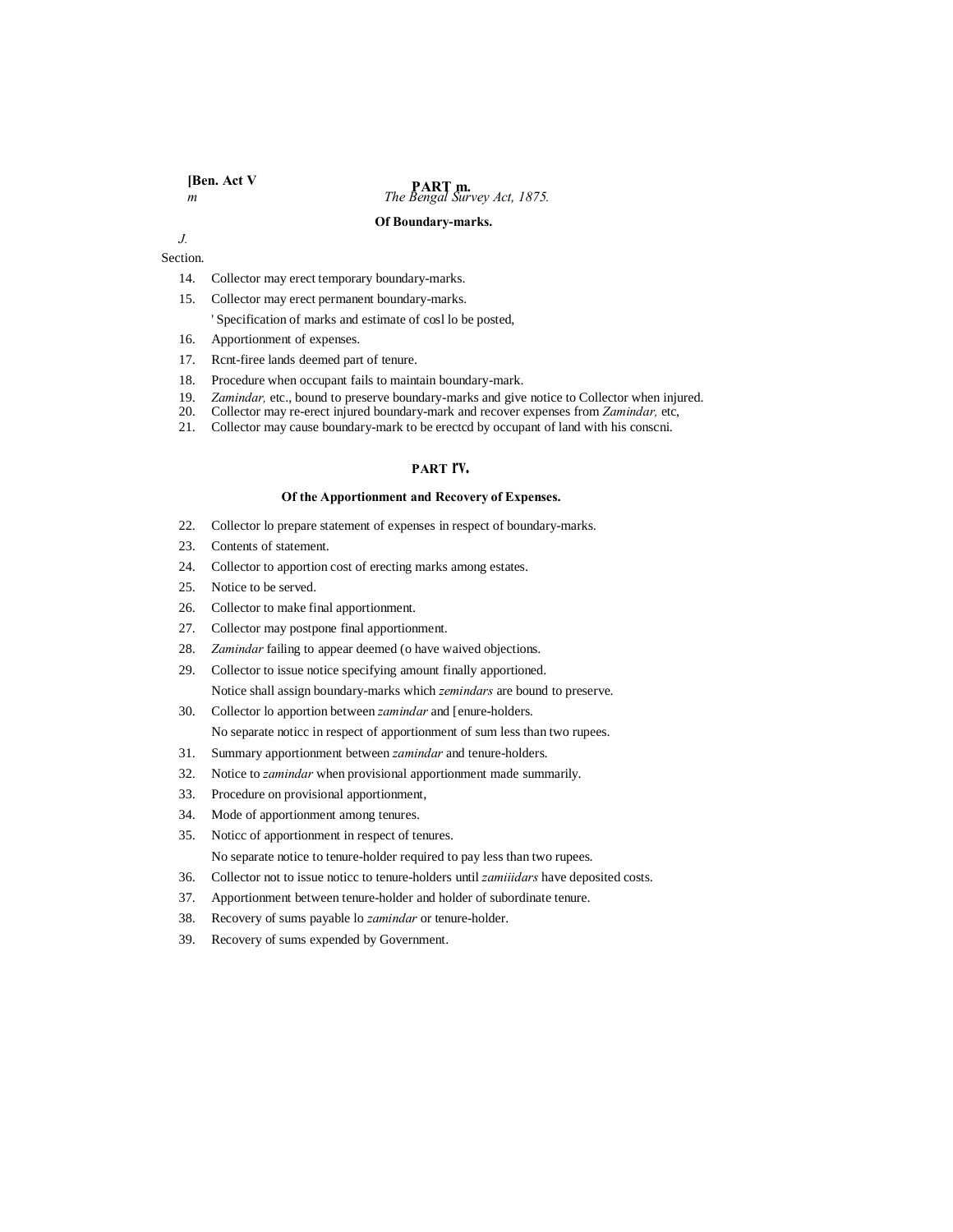#### PART V.

**of 1875.]** *The Bengal Survey Act, 1875.* **199 Boundary Disputes.**

#### Section.

- 40. Procedure in case of disputes as to boundary.
- 41. Mode of determining boundary. Force of Collector's order.
- 42. Power of Collector to lake possession or land in dispute.
- 43. Power to rclcr lo arbitration.
- 44. Relaying boundary previously determined by Court or by revenue-survey. Collector may deviate from boundary if parties agree.
- 45. Power of Collector in case of doubt or dispute as lo boundary determined by Court or laid down by survey.
- 46. In certain cases Collector may cause marks to be erected.

# PART VI.

#### Miscellaneous.

- 47. Joint *zfsmindars* subject lo every liability imposed on single *zamindars.*
- 48. Service of noiice.
- 49. No Proceedings under Act affected by mistake or misdescription.
- 50. Power of Collector to enforce attendance of witnesses.
- 51. Daily fine for failure lo comply with requisition in noiice.
- 52. Penalty for noi giving notice of injury to boundary-mark.
- 53. Penally for removing boundary-marks.
- 54. Collector may award portion of fine to informer.
- 55. Levy of fine. , .
- 56. When person removing boundary-mark cannot be found, Collector may repair.
- 57. Every amount due deemed a demand.
- 58. Appeal against orders.
	- Supervision of proceedings.

Government may restrict functions or Commissioner.

- 59. Appeal against certain orders of Assistant Superintendent or Deputy Collector.
- 60. Appeal against certain orders of Collector or Superintendent of Survey.
- 61. Orders as lo costs on appeal.
- 62. No suit lo be brought unless appeal first preferred.
- 63. Power of Slate Government 10 make rules.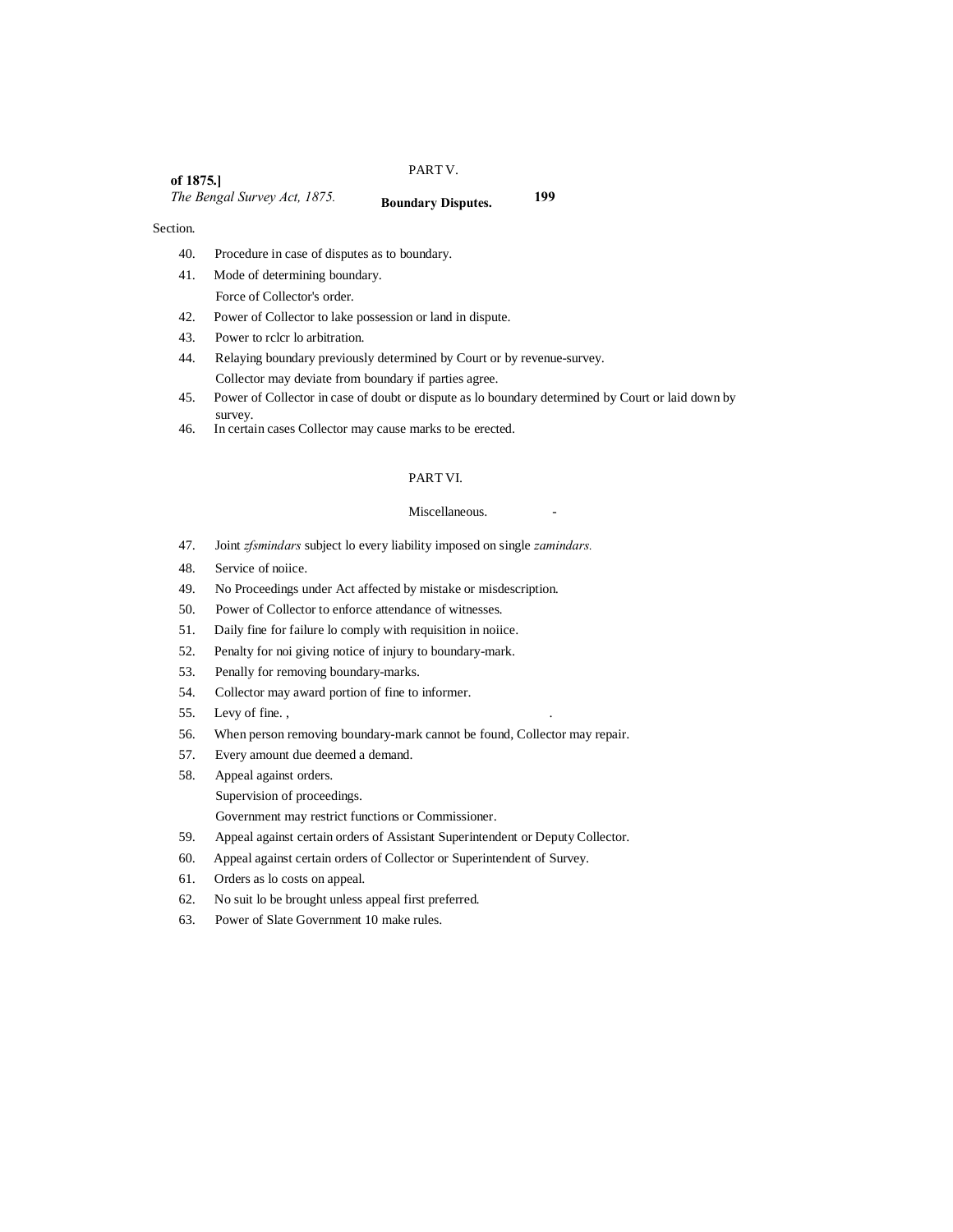**©**

# **[THE BENGAL SURVEY ACT,**   $1875.$ <sup>1</sup>

**AMENDED**

Act I of 1903. Ben.

Act V of 1915. Ben. Act I of 1939.

(a) The Government of India (Adaptation of Indian Laws) Order, 1937. (b) The Indian Indepen-

**A**DAITED ' . . dence (Adaptation of

Bengal and Punjab Acts) Order, 1948.

(c) The Adaptation of Laws Order, 1950.

*[6th October, S875.} An* 

*Act to provide far the survey and demarcation of land.*

**WHEREAS** it is expedient, with a view to the definition and idcntifica- Preamble, tion of lands, the better security of landed properly and the prevention of encroachments and disputes, to provide for the survey of lands and for the establishment and maintenance of marks to dislinguishbotindaries;

It is hereby enacted as follows: $\hat{o}$ 

#### PART **I.**

#### **Preliminary.**

| 1. This Acl may be called the Bengal Survey Acl, 1875.                                                                                                                                                                                                                                                                                                                | Short title.  |
|-----------------------------------------------------------------------------------------------------------------------------------------------------------------------------------------------------------------------------------------------------------------------------------------------------------------------------------------------------------------------|---------------|
| [Commencement].—Hep. by s. 4 and the Third Schedule of the Amending Act,                                                                                                                                                                                                                                                                                              |               |
| $1903$ (1 of 1903).                                                                                                                                                                                                                                                                                                                                                   |               |
| It extends to the - the States of West Bengal and Bihar and that part of the Stale of                                                                                                                                                                                                                                                                                 | Local extent. |
| Orissa which on the sixth day of October, 1875, was subject to the Lieutenant-                                                                                                                                                                                                                                                                                        |               |
| Governor of Bengal,                                                                                                                                                                                                                                                                                                                                                   |               |
| <b>LEGISLATIVE PAPERS.—For Statement of Objects and Reason?, see (be "Calcutta Gazette"</b>                                                                                                                                                                                                                                                                           |               |
| of 1873. ft. tV, page 41; for Report of Select Committee, see ibid, page 305: Tor further Report                                                                                                                                                                                                                                                                      |               |
| of Select Committee, <i>see ibid</i> , page 461: and Tor the Proceedings in Council, <i>see ibid.</i> 1B75,                                                                                                                                                                                                                                                           |               |
| Supplement, pages 14, 350, 929, and 987.                                                                                                                                                                                                                                                                                                                              |               |
| LOCAL EXTENT Ô This Act was passed fortfie whole of the fontter Province of Bengalô                                                                                                                                                                                                                                                                                   |               |
| see section 1; but there is now a separate Act for Calcutta, which is also applicable to Municipalities of see (he                                                                                                                                                                                                                                                    |               |
| Calcutta Survey Acl, 1S87 (Ben, Act I of 1887).                                                                                                                                                                                                                                                                                                                       |               |
| <sup>^</sup> The words "the Provinces of West Bengal and Bihar and that part of the Province of                                                                                                                                                                                                                                                                       |               |
| Orissa which on the sixth Jay or October 1875 was subject to the Lieut en aw Coventor of                                                                                                                                                                                                                                                                              |               |
| $\mathbf{D}_{\text{total}}$ , $\mathbf{D}_{\text{total}}$ , $\mathbf{D}_{\text{total}}$ , $\mathbf{A}_{\text{total}}$ , $\mathbf{A}_{\text{total}}$ , $\mathbf{D}_{\text{total}}$ , $\mathbf{D}_{\text{total}}$ , $\mathbf{D}_{\text{total}}$ , $\mathbf{D}_{\text{total}}$ , $\mathbf{D}_{\text{total}}$ , $\mathbf{D}_{\text{total}}$ , $\mathbf{D}_{\text{total}}$ |               |

Bengal" were first substituted Tor the words "territories subject to the Licutenant- Govemorof Bengal" by pan. 3(1) and the Schedule or the Indian Independence (Adaptation of Bengal and Punjab Acts) Order, 1948. Thereafter the words "States" and "State" were substituted for the words "Provinces" and "Province", respectively, by para. 4(1) of the Adaptation of Laws Order, 1950.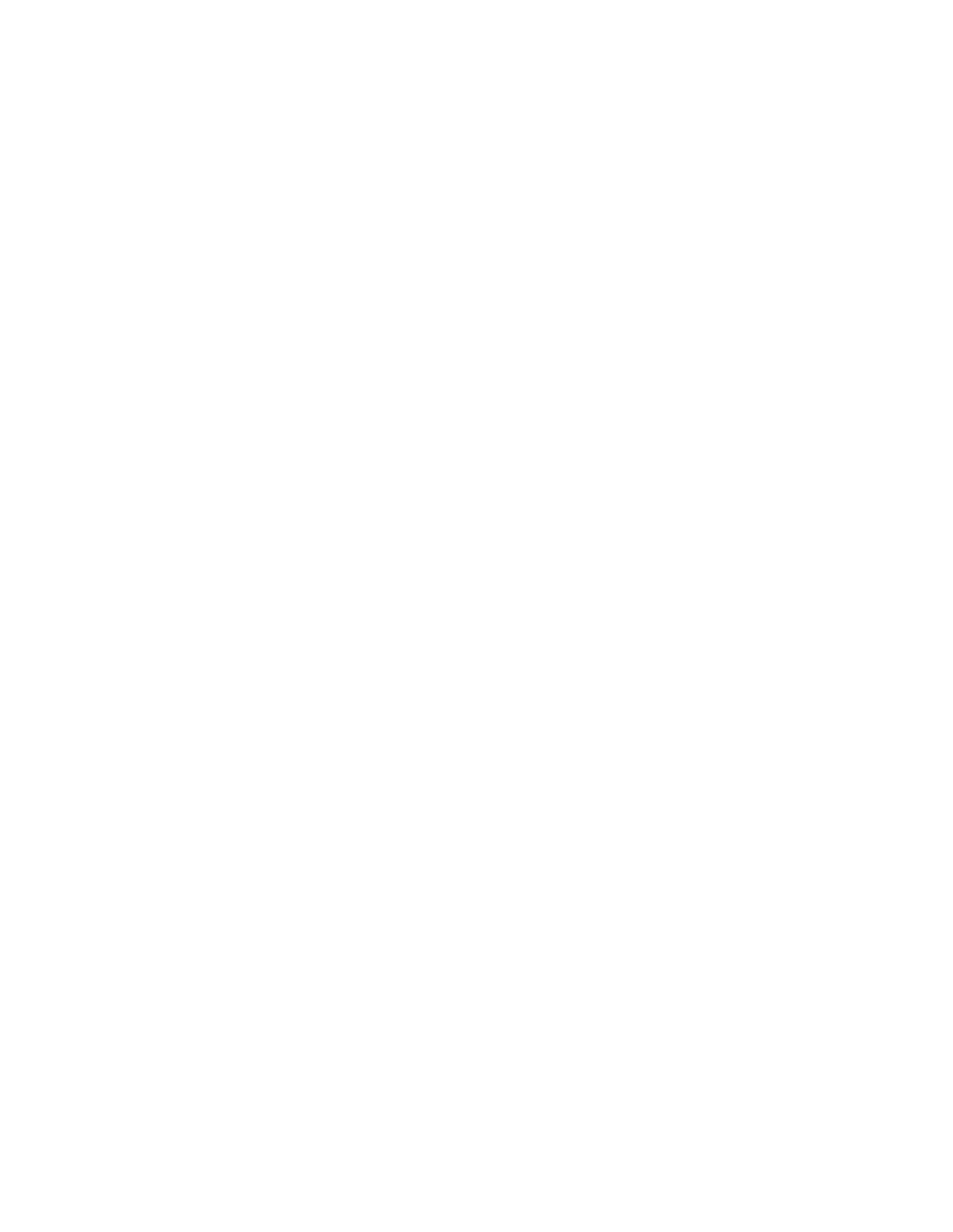# *m The Bengal Survey Act, 1875.*

# *(Pari I.—Preliminary.—Section 2.)*

| I me rp rela- | 2. In this Act, unless (here be something repugnant in the stibject or context, $\hat{o}$                                                                                                    |
|---------------|----------------------------------------------------------------------------------------------------------------------------------------------------------------------------------------------|
| tion cipusc.  | "Collector" means every Collector of a district, and includes every officer either                                                                                                           |
| "Collector."  | generally or specially vested with the powers of a Collector for the purposes of this                                                                                                        |
|               | Act:                                                                                                                                                                                         |
|               | "Deputy Collector" includes any Deputy Collector lo whom the Collector or                                                                                                                    |
| "Deputy       | Superintendent of Survey may delegate any of his functions under (his Act;                                                                                                                   |
| Collector."   | "estate" means-ô                                                                                                                                                                             |
|               | any land which is entered on the revenue-roll as separately                                                                                                                                  |
| "Est ale."    | assessed with the public revenue,                                                                                                                                                            |
|               | any land acquired from the [Government] under one title, which is liable lo pay                                                                                                              |
|               | land-revenue ai any future lime, any <i>char</i> or island thrown up in a navigable                                                                                                          |
|               | river or in the sea which under the laws in force is al the disposal of the                                                                                                                  |
|               | '[Government],                                                                                                                                                                               |
|               | any land which is entered on the Collector's registers as a separate holding,                                                                                                                |
|               | free in perpetuity from liability to pay land-revenue,                                                                                                                                       |
|               | any land gained by alluvion or by dereliction of a river or of the sea to any                                                                                                                |
|               | eslale as here defined, which under the laws in force, is considered an increment                                                                                                            |
|               | to the tenure lo which such land has accreted, shall be deemed a part of such                                                                                                                |
|               | estote:                                                                                                                                                                                      |
|               | "wattza" includes every village, hamlet, tola and similar subdivision of an eslale,                                                                                                          |
|               | pargatia or village by whatever name such sub-division may be known;                                                                                                                         |
|               | "occupant" includes every <i>zamindar</i> , tenure-holder, farmer and other person entitled                                                                                                  |
|               | to receive rents in respect of land, or holding land on a claim that he is so entitled,                                                                                                      |
|               | and every <i>raivat</i> in occupation of land',                                                                                                                                              |
|               | "section" means a section of this Act;                                                                                                                                                       |
| "Mmtzn."      | "survey" includes identification of boundaries, and all olher operations antecedent to                                                                                                       |
|               | and connected wilh survey;                                                                                                                                                                   |
|               | "tenure" includes all permanent interests in land, with the exception of estates as                                                                                                          |
| "Occupant     | above defined, and with the exception of those of <i>raivats</i> having a right of                                                                                                           |
|               | occupancy only; it also includes all gharwali holdings;                                                                                                                                      |
|               | "tenure-holder" means all or any of ihe holders of a tenure; " <i>zamindar</i> "                                                                                                             |
|               | means all or any of ihe holders of an estate.                                                                                                                                                |
| "Section "    | The word "Crown" was first substituted for the word "Government" by para. 3 and Schedule TV                                                                                                  |
| "Survey."     | or the GovernirKnt of India (Adaptation of Indian Laws) Order, 1937. Thereafter the word<br>"Government" was substituted for [he word "Crown" by para. 4(1) of the Adaptation of Laws Order, |
|               | 1950.                                                                                                                                                                                        |
| "Tenure."     |                                                                                                                                                                                              |
|               |                                                                                                                                                                                              |

"Ten up-holder."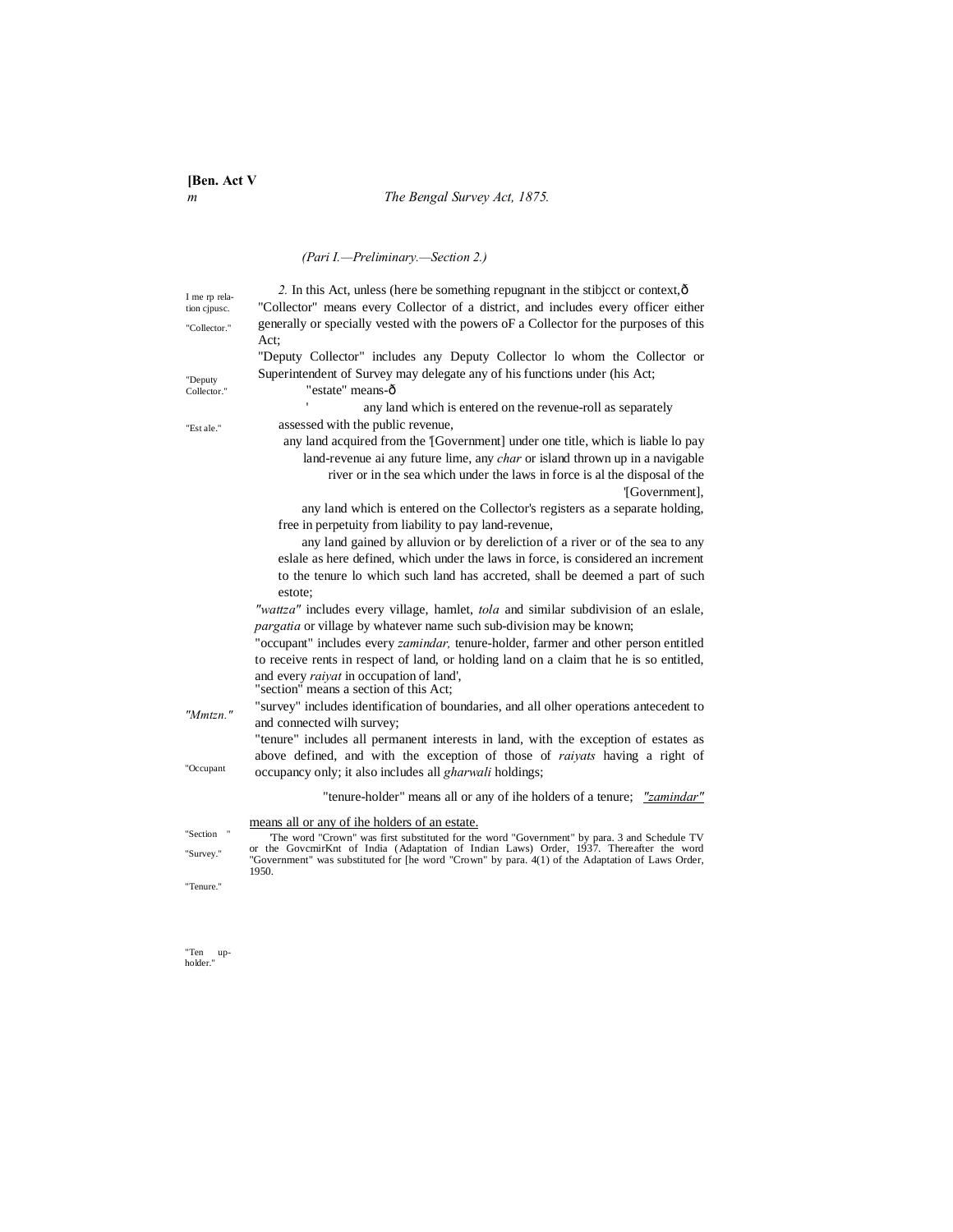# *(Part I!.—Of the Survey.—Sections 3, 4.)* **PART n. OF the Survey.**

3. The '[State Government] may, whenever '[it] shall think fit, order thai a survey shall be made of the land situated in any district or in any pari of a district or in any specified tract of country, and that the boundaries of estates, tenures, *mauzas* or fields be demarcated on the lands so to be surveyed:

Provided that, in any district of which any survey may have been completed and approved by '[the State Government], it shall not be lawful for the '[State Government] to order a new survey of lands on ihe banks of rivers or on I he sea-shore lo be made for ihc purposes IX of 1847. described in  $\frac{J}{I}$  [the Bengal Alluvion and Diluvion Act, 1847,] until len years shall have expired from ihe completion and approval of any such previous survey.

4. For ihc purpose of carrying out any survey dircctcd lo be made under the last preceding section, or Tor any or all of the purposes of this Act,

the '[Slate Government] may appoinl a Superintendent of Survey, who may exercise all or any of ihc powers of a Collector under this Act;

and may appoinL one or more Assistant Superintendents and Deputy Collectors, who shall exercise all the powers of a Collector in respect lo such matters under this Act as may be delegated lo such Assistant Superintendents or Deputy Collectors respectively by the Collector or Superintendent of Survey, and no I otherwise:

Provided that, notwithstanding the appointment of a Superintendent of Survey for any tract of country, it shall be compeienl to the Board of Revenue lo direct that ihc Collector shall perform any duties under the Act within the said iraci.

'The words "Provincial Government" were first substituted for ihc word '"Lieutenant-Governor" by paragraph 4(1) of ihc Government of India (Adaptation of Indian Laws) Outer, 1937. Thereafter Ihc word "SiDie" was substituted for the word "Provincial" by para d(l) of the Adaptation of Laws Order, 1950.

: This word was subsliluted for the word "he" by paragraph 5{2) of the Government of India (Adaptation of Indian Laws) Order, 1937.

'The words "Provincial Government" were first substituted for the words "[he Government" by para. 3 and Schedule IV of the Government of India (Adaptation of Indian Lows) Order, 1937, Thereafter. Ihe word "State" was substituted for ihe word "Provincial" by para, 4U) of ihe Adaptation of Laws Order, 1950.

'Substituted for "Act IX of 1847 (an Act regarding the assessment of land gained from the sea or from rivers by nlluvion or dereliction with the Provinces of Bengal, Bihar and Orissa)," by sec lion 2 and the First Schedule of the Bengal Repealing and Amending Act, 1938 (Ben. Act I of 1939).

 $S_{\text{tol}}$ Government may order survey.

Slate Government may appoint Superintendent of Survey.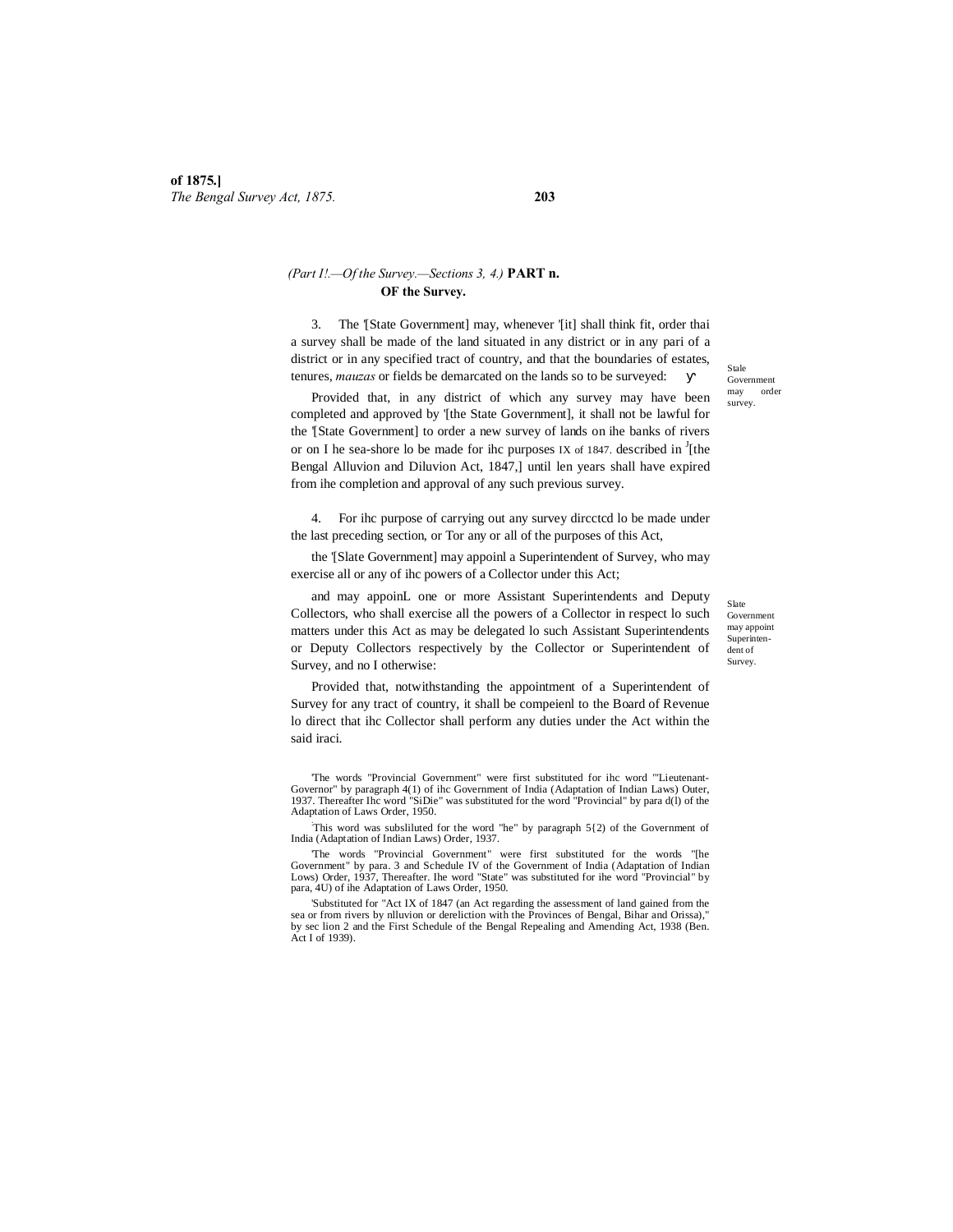**[Ben. Act V**

#### *m The Bengal Survey Act, 1875.*

#### *(Part II.—Of the Survey.—Sections 5-8.)*

Collector [O publish i.. proclamation before entering on lands.

5. Before entering on any lands for ihe purpose of a survey the Collector shall cause to be published a proclamation addressed to the occupants of ihe lands which arc about to be surveyed and of the conterminous lands, and to all persons employed on or connected with the management of, or otherwise interested in, such lands, calling upon them to attend, either personally or by agent, before the Collector or any officcr authorized by the Collector in that behalf, at such places and at such limes as

shall be staled in such proclamation, during ihe demarcation and survey of the land, for the purpose of pointing oul ihe boundaries and of rendering such aid as may be necessary in selling up or repairing such boundary-marks as may be required, and of affording such assistance and information as may be needed Tor the purposes of this Act.

Such proclamation shall be published by posting a copy thereofô

at the Court of the Judge and at the office of the Collector of every district within which any portion of the lands about to be surveyed may be known to be situated;

at every subdi visional office, police-station, *Munsifs* Court and sub- registrar's office within ihe jurisdiction of which any portion of the land about to be surveyed may be known to be situated;

at one or more *mal-cutcheries* on each estate;

and at such other place or places as to the Collector may seem fit.

Collector may enter upon land.

6. After issue of a proclamation as aforesaid, the Collector and any person acting under his authority may enter upon such lands, and do all things and make all inquiries necessary for effecting the survey and demarcation of the boundaries thereof.

Collector may setve special noiicc.

7. The Collector may also, by a special notice, require any such person to attend before him, or before any person authorized by the Collector in that behalf, within a specified lime, which shall not be less than fifteen days after the service of the notice, at any places, for any of the purposes aforesaid; and every person on whom such special notice may be served shall be legally bound lo attend as required by the notice,

and to do any of ihe things mentioned in section 5, and to give any information which may be required, so far as he may be able lo give it.

8. When any materials or labour shall have been supplied for any of the purposes mentioned in section 5, the Collector or other officcr making a requisition under lhai section shall forthwith cause the price of such materials or labour lo be paid to the person by whom the same were supplied.

Collector to pay pricc of materials or labour supplied.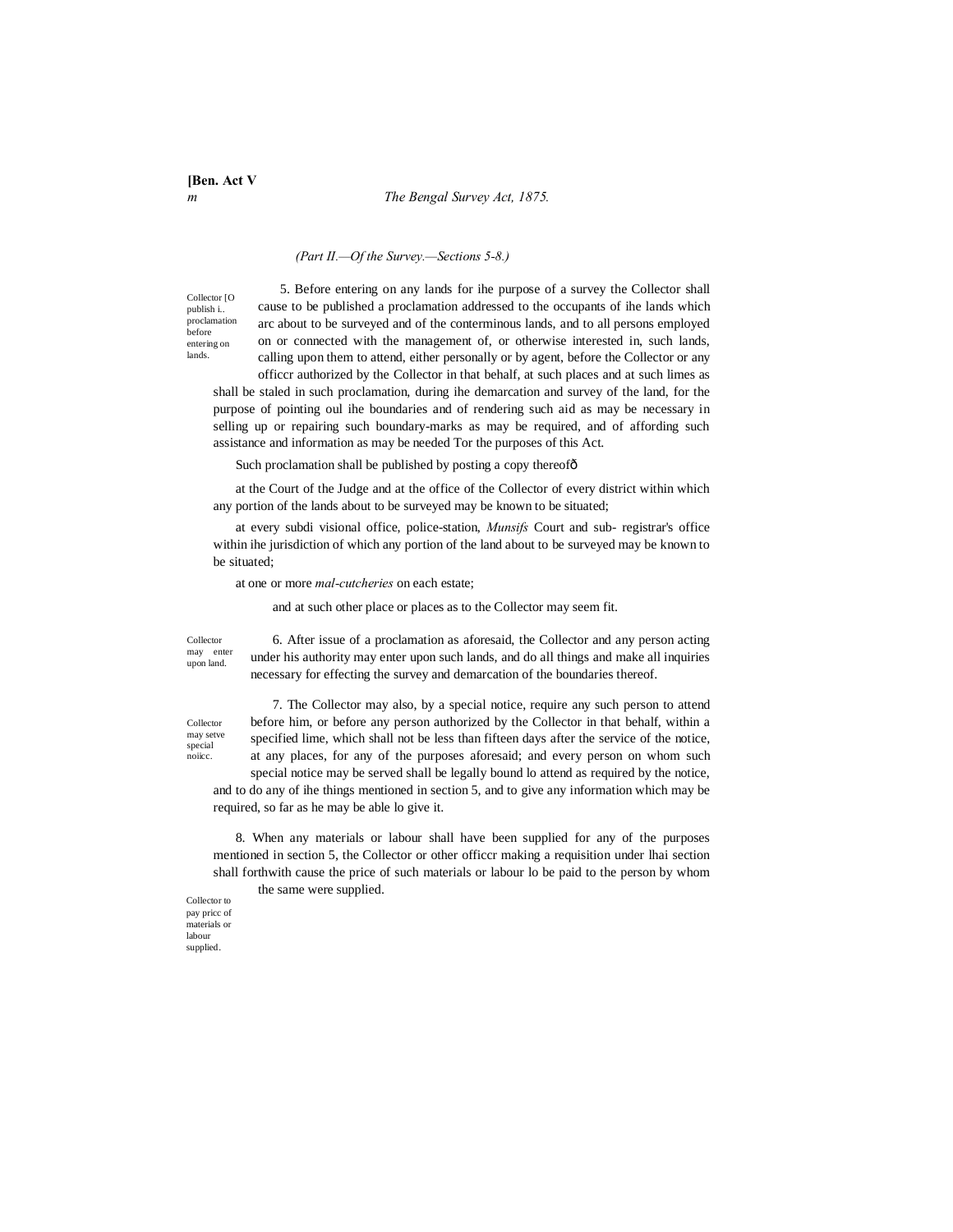### *(Part II.—Of the Survey.—Sections 9-11.)*

9. The Collector or other survey-officer authorized by the Collector in lhat behalf may, by a special notice, require any occupanl to clear any boundary or other line which it may be neccssary to clear for the purposes of ihe survey, by cutting down and removing any trees, jungle, fcnces or standing crops

10. If any demand for compensation be made in respect of the clearance of any line in accordancc with a requisition under the last preceding section, the Collector shall ascertain and record the nature and estimated value of any trees, jungle, fences or standing crops which may have been cut down or removed, and shall offer adequate compensation to the owners thereof, together with payment for alt expenses incurred in carrying out the said requisition.

II, When the demarcation of a village or other convenient tract has been completed, the *ami/t* or other survey-officer shall, before sending it to the Collector the maps and papers relating thereto,

by a general noiice, in which the names of all persons required to appear shall be specified and which shall be posted up at a convenient place in the village or tract,

call upon all persons who have pointed oui any boundaries in such village or tract on behalf of those interested lo attend before him within three days of the publication of the said notice for the purpose of inspecting the maps, field books and similar papers in which any boundary pointed out by any such person has been represented, and, by signing such maps and papers, lo certify thai the boundaries have been laid down in accordance with the boundaries pointed out by them;

and every person so called upon shall be legally bound to attend before such *amiti* or survey-officer, and lo inspect ihe papers, in accordance with such requisition.

Any person so called upon who may object to sign the maps and papers as aforesaid shall be required to state his objections in writing, and such statement shall be attached lo the record of the demarcation of the village or traci, and shall be submitted lo the Collector together with the maps and papers.

The signature affixed to any maps or papers under this section shall be in attestation of the fact that the boundaries thereon represented or any of them have been represented in accordance with those pointed out by the person signing; and the affixing of such signature shaft not be held to prejudice the right of any person interested to make any objection, to such boundaries on any other ground before the Collector under the next succeeding section.

Collector may require occupants to clear boundary lines,

Compensation.

*Amir,* or survey**officer lo**  call upon persons to sign maps or papers.

Statement of objections.

Effect of signature.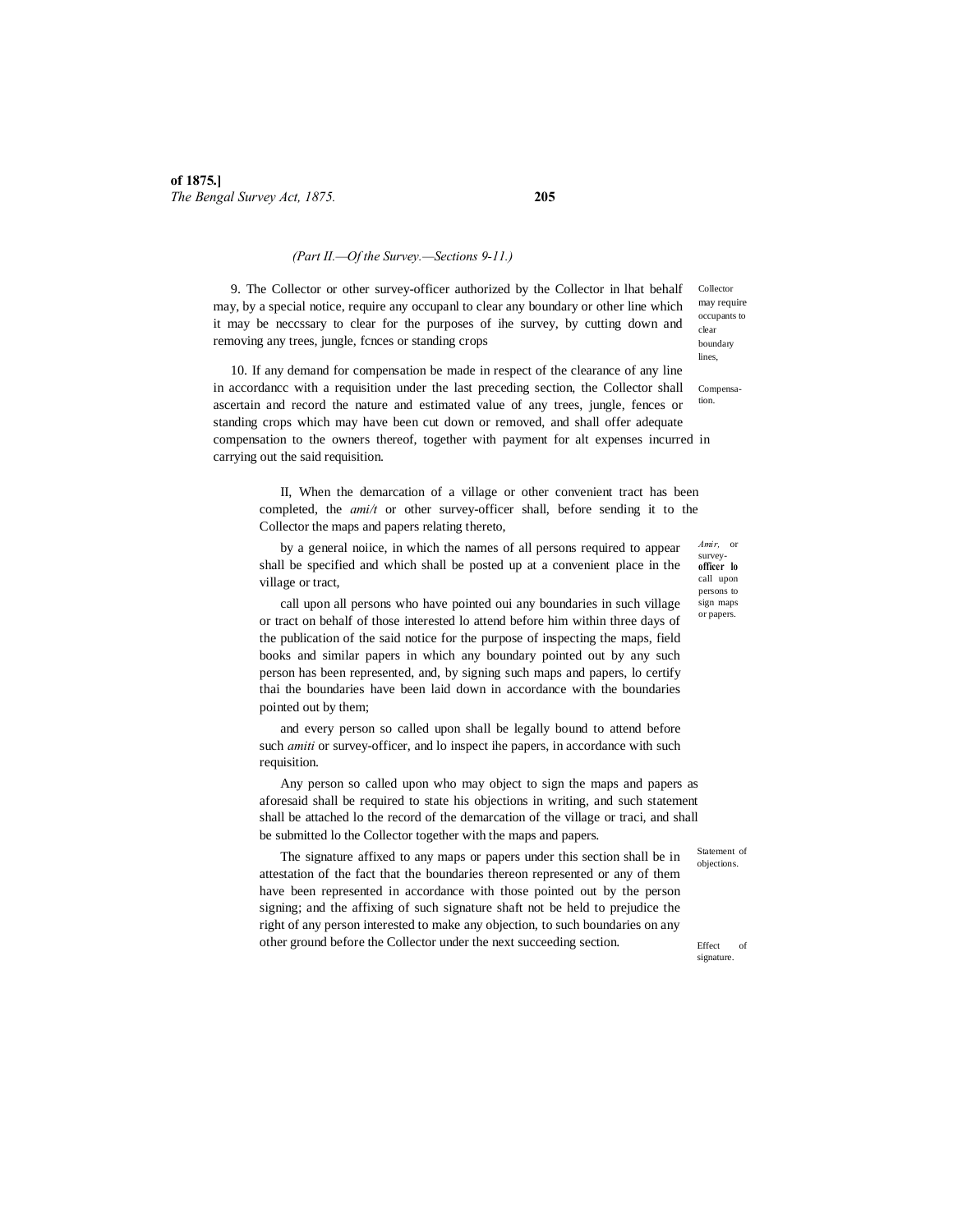#### *The Bengal Survey Act. 1875.*

as laid down for the purpose of the survey.

**[Ben. Act V**

ustates per servizionare

n

#### *(Parr II.—Of the Survey.—Section 12.)*

12. On receipt in the Collector's office of the maps or papers showing any boundaries which have been demarcated, Ihe Collector shall cause a notification to be posted in his office, and in such other placcs as he may think proper, informing all persons concerned that the maps and papers relating to the boundaries in the village or tract specified are open to inspection; and requiring any person who may have any objections to prefer, lo prefer such

objections within six weeks of the date of the posting of such notification, after which time the Collector will procecd finally to confirm the boundaries

On receipt of maps. Collector lo posi **notification** in office.

**206**

Whenever the Collector shall have reason to believe (either from the failure of any person interested or his representatives lo sign the maps and papers on the spot when required by the survey-officer to do so under the last preceding section, or for any other reason) thai any *zamindar* or person interested is likely to object to any boundary as laid down or as represented in the said papers,

Collector to issue spccial noticed.

the Collector shall<sup>1</sup> [issue] a special notice, requiring such *lamindar* or other person lo attend personally or by duly authorized agent before him, or before any person authorized by the Collector in that behalf, within a specified lime, which shall not be less than one month after the service of the notice, for the purpose of signing and thereby admitting the correctness of any maps or other papers which have been prepared under this Act in respect of any boundary in which such *zamindar* or other person in interested, or of stating in writing the substance of any objection which he may wish lo prefer against the correctness of such maps or papers;

and, if any person so summoned shall fail to attend and to sign the said maps or papers, or to give in a written statement of his objections within the time prescribed, Ihc Collector may procced finally to confirm ihe boundaries as represented in such maps and papers, for the purposes of the survey and of this Act:

If agenI deposits expenses of roaming copies. Collcclor lo order [hem (o be prepared.

Provided that, if within the time specified any such duly authorized agent deposits with the Collector the necessary expenses of making copics of the said maps or papers, the Collector shall order such copics to be prepared, and as soon as they are prepared shall cause a notice to that effect to be posted at his office, and the said agent shall be allowed such lime as may be specified in such notice, not being less than fifteen days from the

posting thereof, for the purpose of signing or of giving in a written statement of objections.

<sup>&#</sup>x27;This word was subsiiluved for ihe wool "cause" by s. 2 and ihc First Schedule of the Bengal Repeating and Amending Acl, 1938 (Ben. Aa I of 1939).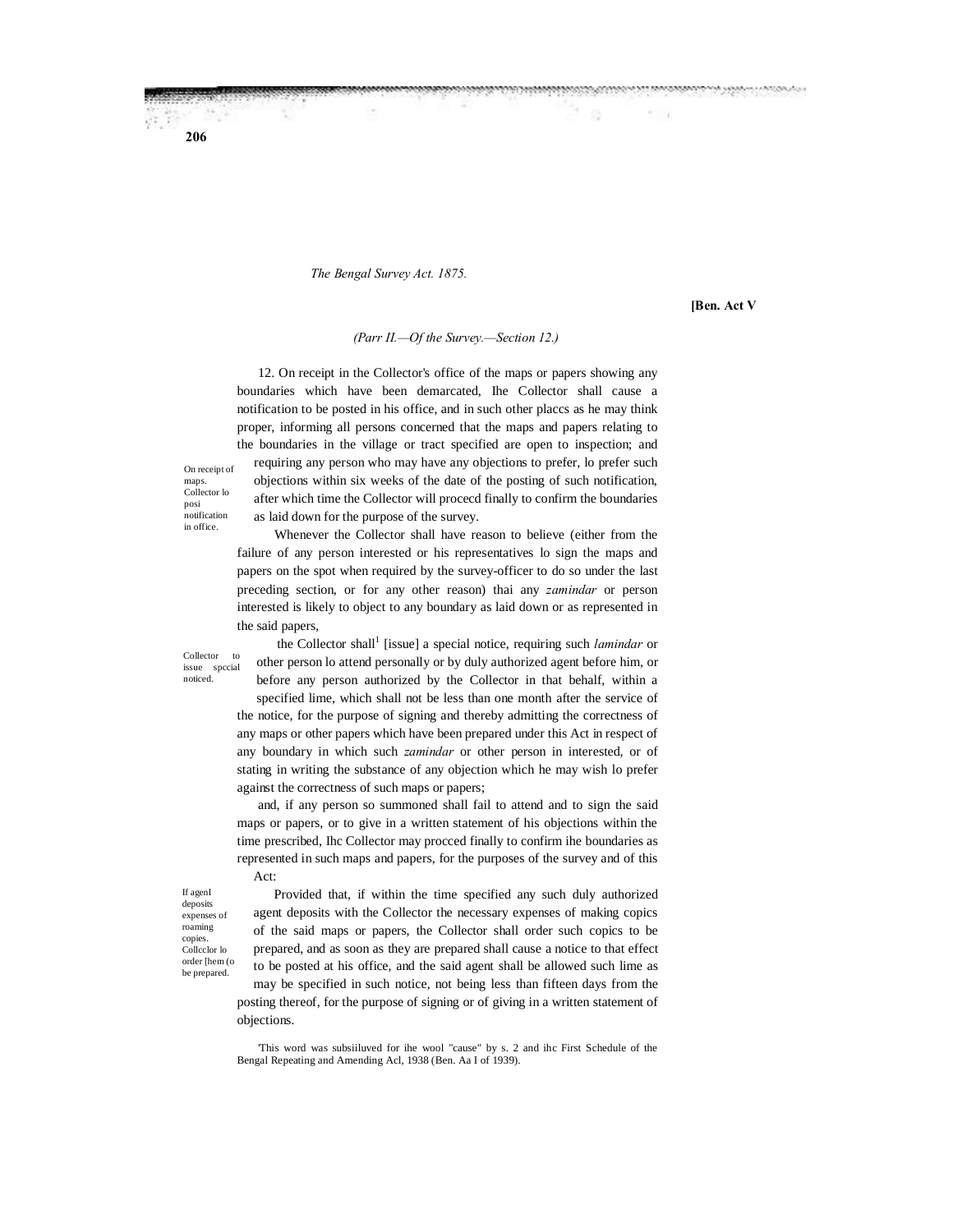# *The Bengal Survey Aci, J875.* **207 of 1875.]**

# *(Part* **//.—***Of the Survey.—Section 13.—Part ///.- Of Boundary-marks.—Section 14.)*

When a written statement of objections has been given in, as in this section provided, the Collector, after holding any further inquiry which he may deem necessary, shall pass such order in rcspeei of such objections as to him shall seem fit; and, if the objections shall seem lo him noi (o be well-founded, shall dircct ihat all expenses of such further inquiry, and all expenses emailed on any other person by such inquiry, shall be recovered from the person who made the objection.

13. Whenever any person, having failed lo sign the maps and papers, or to give in his objection in writing within the time prescribed by the notification or by the special notice mentioned in the last preceding section, shall, at any lime before the Collector has finally confirmed the boundaries for the purposes of the survey, prefer any subsequent objection against the correctness of any maps or papers in respect of which such notification or notice was issued;

the Collector shall require him to deposit the estimated costs of any further inquiry which it may be necessary to make in rcspcct of his objection;

and, if the said person shall fail to deposit such costs within the time speci fied by the Collector, he shall be deemed for all purposes of this Act lo have admitted the correctness of the said maps and papers.

If the costs of any inquiry which may be deemed necessary be deposited, the Collector shall make such further inquiry at the expense of the person so objecting; and, if the objection shall seem to the Collector not to be wellfounded, he may pass such order as he shall think fit in respect of the recovery from the objector of any sum expended by the Collector on the inquiry in excess of the sum deposited, and of any necessary expenses incurred by any other persons.on account of such inquiry:

Provided that no person so making an objection after the prescribed time shall, under any circumstances, be entitled lo recover the expenses which he is required lo deposit before any further inquiry is made in respect of such subsequent objection,

# PART **in.**

#### **Of Boundary-marks.**

14. The Collector may cause to be erected temporary boundary- marks of such materials, and in such number and manner, as he may direct, on any lands to be surveyed under this Act;

and may require any occupant of land to maintain and keep in repair such marks or any boundary-marks,

Procedure when objection is staled.

Person making subsequent objection may be required lo deposit costs of further inquiry.

Collector may cicrt temporary Boundarymarks.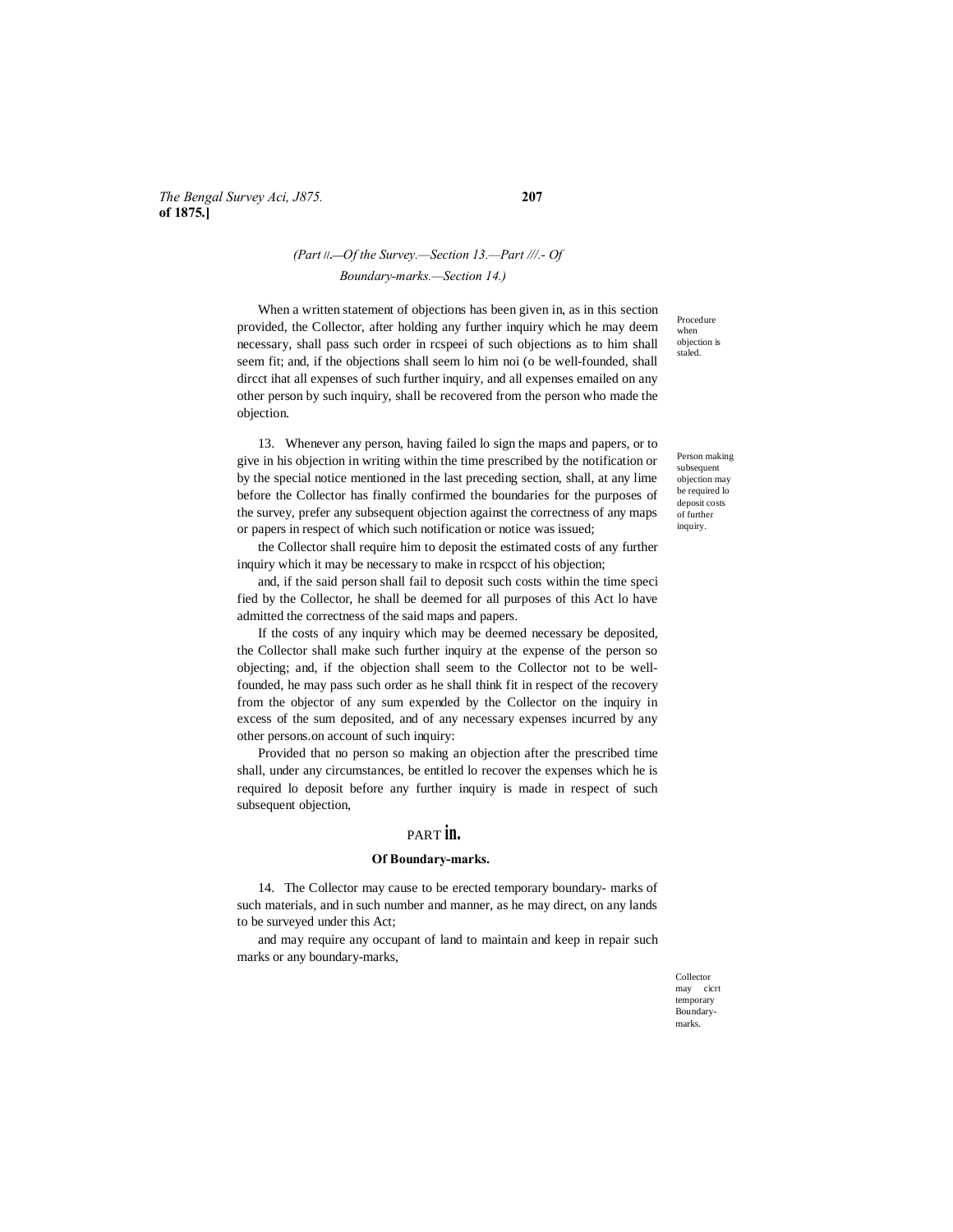#### *(Part HI.—Of Boundary-marks.—Sections 15-18.)*

until any survey-operation shall be concluded and a final award given as lo any disputed boundary, or

until permanent boundary-mark may be erected in lieu thereof as hereinafter provided.

Collector may erccl permanent boundary- i narks.

15. The Collector may at any time cause lo be erected on any land which is to be, or which has been, surveyed under this Act, permanent boundary-marks of such materials, and in such number and manner, as he may determine to be sufficient to distinguish the boundaries of the estates, tenures, *mauzas* or fields for which the same are lo be erected:

Specilica-<br>lion of  $\bar{a}$ marks and estimate of cost to be posted,

Provided that, seven days before he proceeds to the erection of any permanent boundary-marks, the Collector shall, for the information of all conccrncd, cause to be posted in his office, and in the *mal-cut cherry* or at some other convenient place on every estate concerned, a specification of the number and character of the marks which he proposes to erect on the eslale and an estimate of their cost.

Apportionment of expenses,

16. All expenses inclined by the Collector in erecting temporary or permanent boundary-marks under this Act, shall, in manner hereinafter provided, be apportioned among, and levied from, the *zamindars* and tenure-holders on their estates:

Provided [hat no tenure-holder shall be liable to pay any portion of the expenses incurred by ihe erection of boundary-marks on an estate, unless some portion of his tenure is situated within fifteen hundred feet of some such boundary-mark.

Rent-free landsdeemed port of tenure.

when

inarfc.

17. All lands held without payment of rent, not being entered on the Collector's register of revenue-free tenures of the district, shall, for the purposes of this Act, be deemed lo form a pan of the tenure within the local boundaries of which they may be included; and if they be noL

included within the local boundary of any tenure, then to be a pan of the estate within the local boundaries of which they are included, and if they be not included within the local boundaries of any one eslale, then to be a part of such conterminous estate as the Collector in whose district such conterminous estate is silualed shall, by an order under his seal, appoint:

Provided that no rent-free holding of which the annual value is less than five rupees shall be liable to pay any portion of the expenses of erecting boundary-marks under this Act.

Procedure occupant rails to<br>main loin  $\ln$ bound ary-18. If any occupant on whom a requislion has been made under section 14 fails to maintain or keep in repair any temporary boundarymark, ihe Collector may maintain, keep in repair or restore any such boundary-mark, and ihe expenses thereby incurred shall be recovered as provided in section 57 from the person so failing to maintain or keep in repair any such boundary-mark.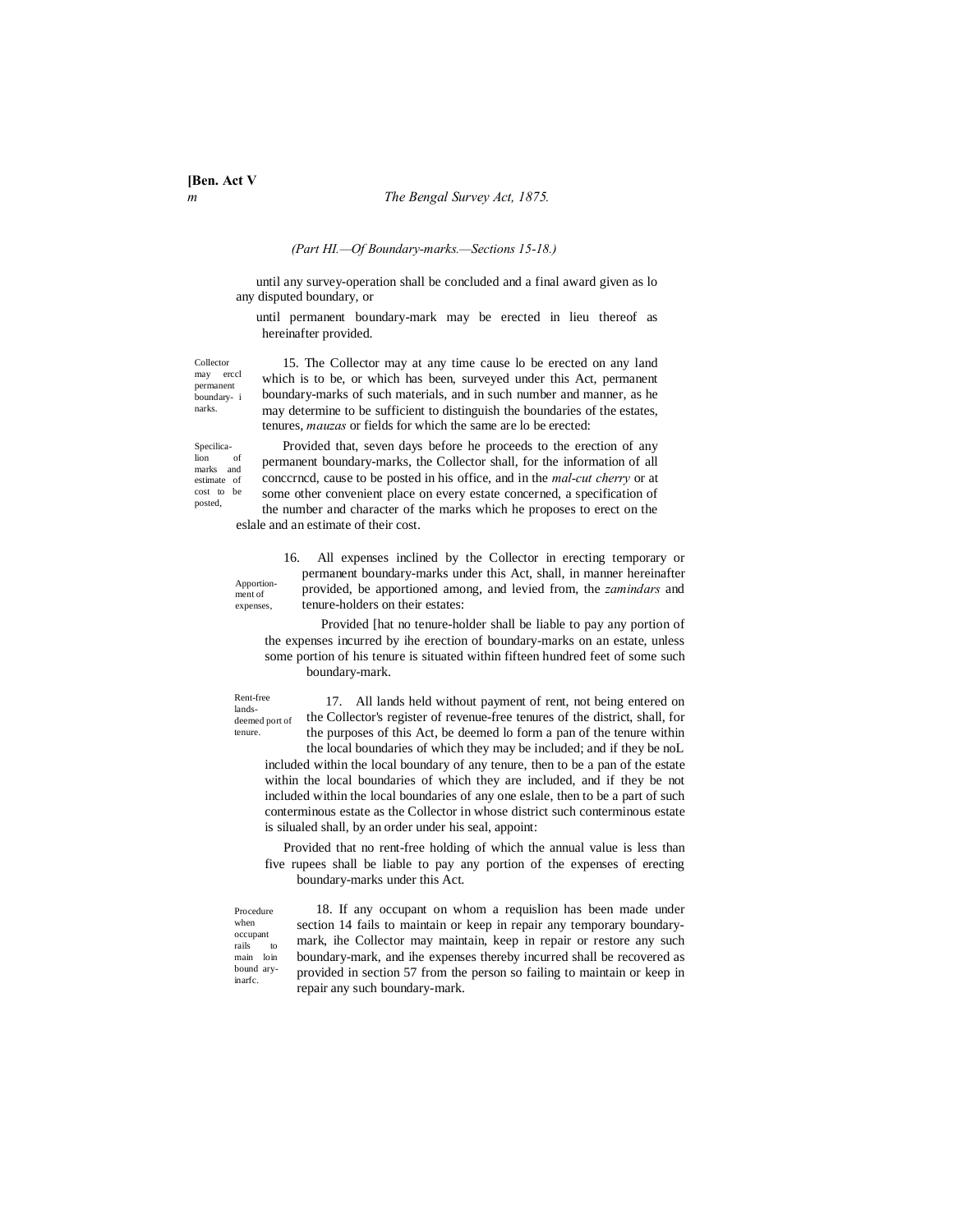# *(Part ill.—Of Boundary-marks.—Sections 19-21.—Part IV.—Of the Apportionment and Recover,' of Expenses.—Sections 22, 23.)*

19. Every *zamindar,* tenure-holder and farmer of land shall be legally bound to preserve, as far as lies in his power, such of the permanent boundary-marks lawfully erected on his estate, tenure r>r farm, or on ihe boundary between his esiaic, tenure or farm, and any other estate, tenure or farm, as may be assigned lo him in that respect entirely, or jointly with other persons, under the provisions of section 29, and shall give immediate notice to the Col lector if any such marks are injured, destroyed or removed, or require repairs.

20. Whenever it shall come lo the notice of the Collector that any permanent boundary-mark erected under the provisions of this Acl has been injured, destroyed or removed, or requires repairs, the Collector may cause such boundary-mark to be rc-crecied, restored or repaired, and may recover any expenses, incurred in respect of such re- crcctiou, restoration or repair, in such proportions as he shall think Fit, from the *zamsndars* and tenure-holders to whom such boundary-mark may have been assigned in that respecl under (he provision of section 29; and all such expenses shall be recoverable as provided in scction 57.

21. Nothing contained in this Act shall be held to prohibit the Collector from causing any temporary or permanent marks to be erected, maintained or repaired by any occupant of land under the directions of the said Collector, and with the consent of such occupant.

The Collector shall repay lo such occupanL the expenses incurred in such crection or repair, and such expenses shall be apportioned and recovered as provided in Part TV.

#### PART IV.

#### **Of Ihe Apportionment and Recovery of Expenses.**

22. Upon the completion of the erection of boundary-marks on any tract of land of which the survey may have been ordered, or on any convenient portion thereof, the Collector shall forthwith prepare a statement of all expenses incurred in respect of such boundary-marks.

23. Such statement shall show the total number of marks of each description which have been erected on such tract or portion of such tract, the aggregate cost of crecting all the marks of each description, the names of the estates and *inauzas* within, or on the boundaries of which any marks have been erected, and the total number of marks of each description erected within or on the boundary of each estate.

*Zaiiiind/tr.*  c:cš bound to preserve boundaiy-mnrks and give notice (o Collector when injured.

Collector may re-creel injured bound aiymarks and recover expanses front *zemindar,*  clc.

Collector may cause boundiryrnark lo be tree led by occupant **or**  land with his consent.

Collector lo prepare statement or expenses in<br>respect o(  $respect$ boundarymarks.

Contents of statement.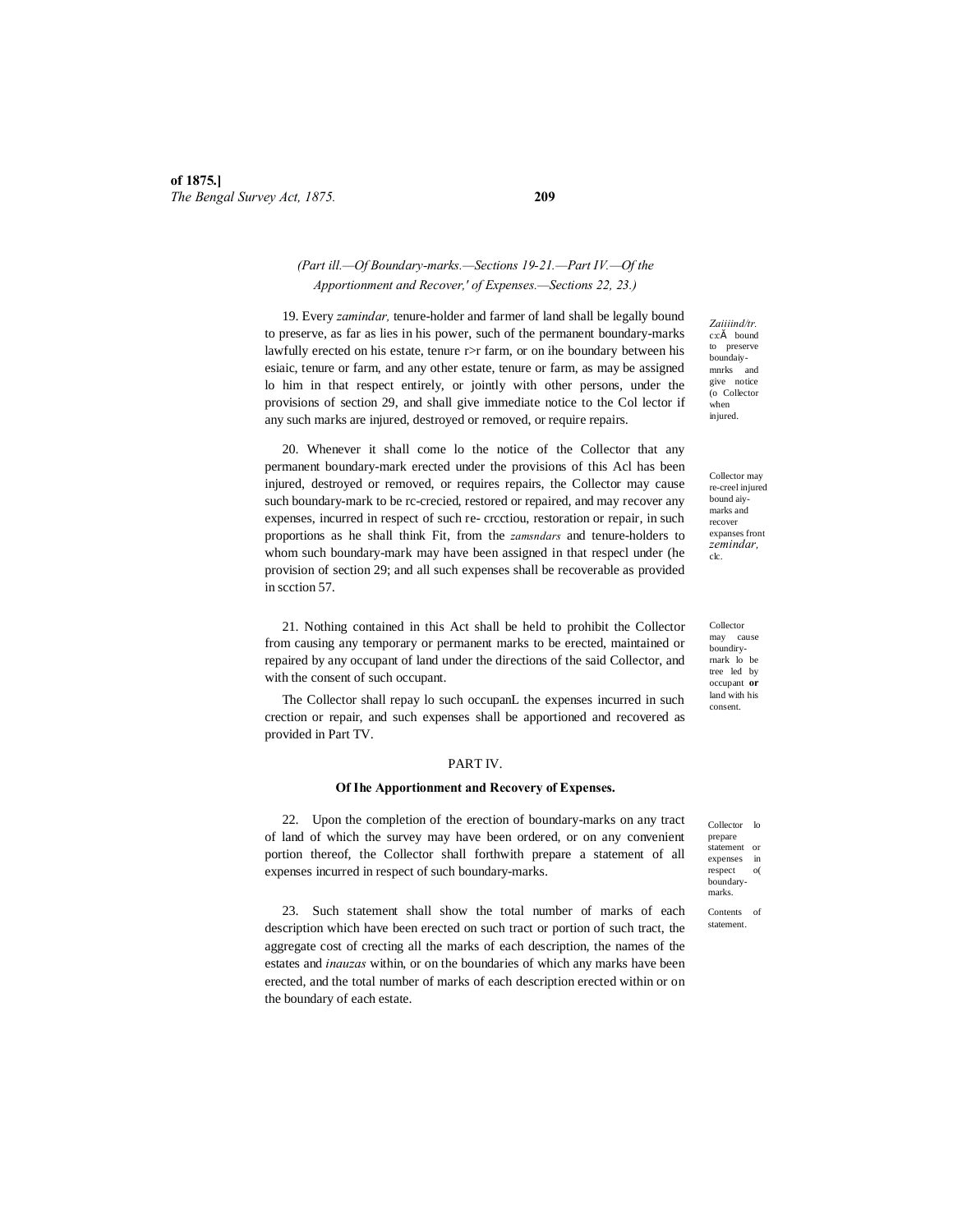# *(Part IV.—Of the Apportionment and Recovery of Expenses.— Stctions 24, 25.)*

Cgllcclar (o apportion CD5I of creeling marks among eslaics.

24. Upon Ihe completion of such statement the Collector shall provisionally apportion the aggregate expenses of erecting ihe marks among the estates specified, with reference to the number of boundary- marks of each description which have been erected within or on ihe boundary of each estate.

Notice io be 25. So soon as the provisional apportionment shall have been made served ,

as required by the last preceding section, the Collector shall cause a

noiice to be served on the *zamhidar* of every estate on which the expenses have been apportionedô

- (a) specifying the sum which has been apportioned on his estate, and, as far as can be calculated, the sum which he will be required lo pay on account of the service of notices on him under this section and section 29;
- (b) informing him thai the said statement is open to inspection in ihe office of the Collector;
- (c) calling on him lo appear in person, or by agent properly authorized, at the office of the Collector on a date to be specified in the notice (not being less than two months after the issue of the notice), on which dale ihe Collector will proceed to consider any objections which may be made to the provisional apportionment of expenses;
- (d) warning him that if he does not appear on ihe dale fixed in pursuance of the notice, he will be deemed io have waived all objections to the share of the expenses apportioned to his estate; and (unless as otherwise hereinafter provided in sections 31, 32 and 33);
- (e) informing him that under ihis Act, he is entitled lo recover a portion of Ihe amount which shall be finally made payable in respect of his estate under section 26, from such tenure- holders on his eslale as are made liable to bear a portion of such expenses by sections 16 and 17 (of which sections a copy shall be annexed io the noiice); and that in order to enable ihe Collector to apportion the said amaunL among the said tenureholders, he may give in a list of all such tenures, as defined in this Act, held directly from him, with a specificalion of the number of boundary-marks of each description which are erected wilhin or on the boundary of each tenure;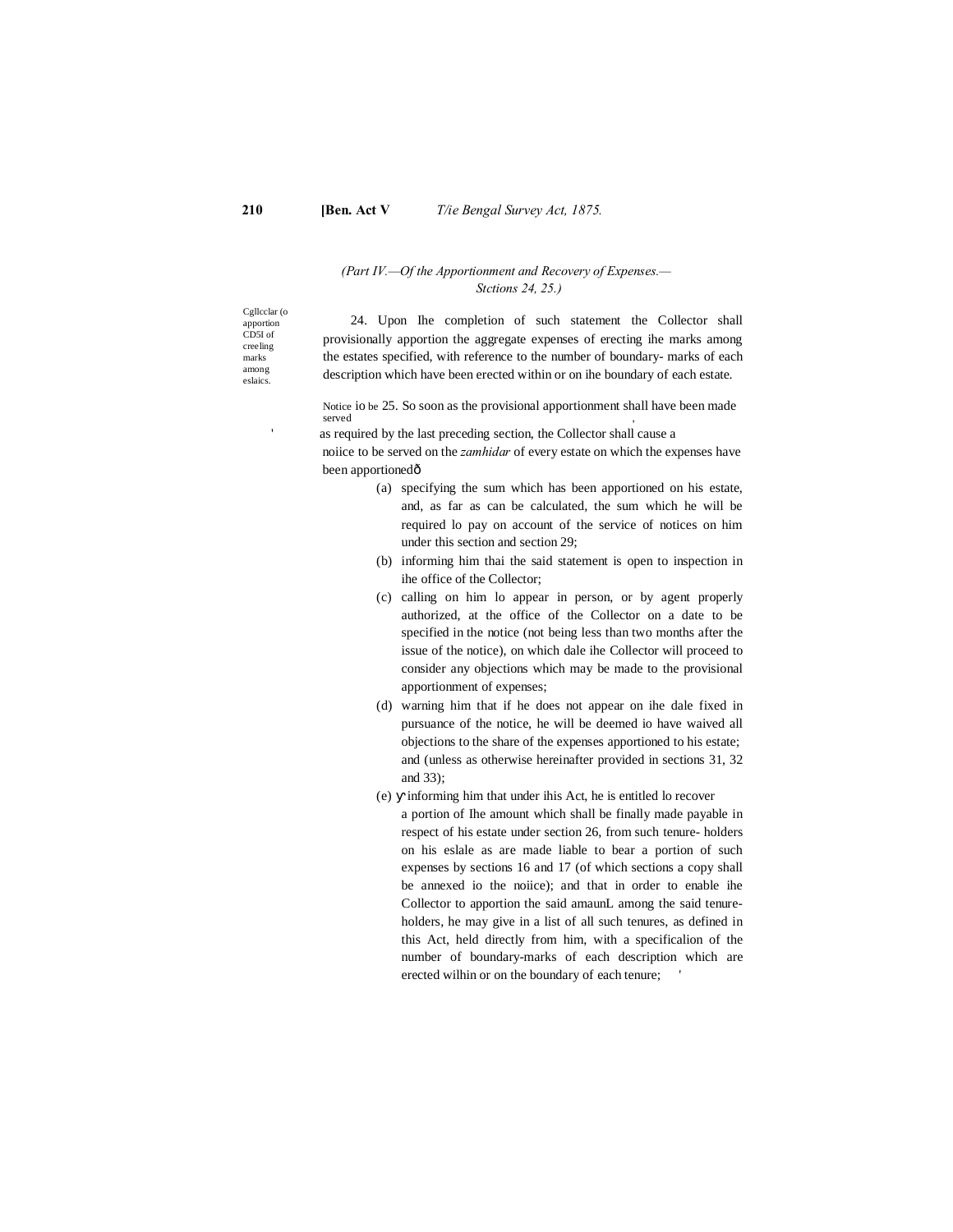#### *(Part IV.—Of the Apportionment and Recovery of Expenses.— Sections 26-29.)*

(f) and warning him that if he fails lo give in a list of tenures as aforesaid on or before ihe said date, he will be deemed io have given up all claim to recover from the tenure- holders any pan of ihe amount for which he may be held  $\frac{1}{1}$  liable under section *26 .*

*26.* On the dale fixed in such notice (he Collector shall proceed to consider all objections which may be made to Lhe provisional apportionment, and to make such final apportionment of the expenses as shall seem lo him fit.

ment. In making such final apportionment the costs of serving all notices under section 25 shall be distributed rateably among the estates concerned in proportion lo the share of the expenses of erecting boundary-marks which may be apportioned to each estate; and the amount so finally apportioned as payable in respect of each estate, together with the costs of serving notices, rateably distributed as aforesaid, shall be due to the Collector from lhe *zaniindars* of such estates.

27. Notwithstanding anything contained in the last preceding seciion, lhe Collector may postpone the final apportionment if il shall appear to him lhat a notice under scclion 25 has not been served on the *zamindar* of any estate which should be made liable for a portion of (he expenses, or for any olher sufficient reason.

28. Any *zamindar* failing to appear on the date fixed in the noiice served on him under seciion 25 will be deemed to have waived ail objccLions to lhe payment of lhe amount apportioned to his estate, and will not be entitled to prefer any objections thereto on any subsequent dale; and any *zamindar* failing to give in a list of tenures (when called upon under section 25 to give in such list), on or before such date, will be deemed to have given up all claim io recover from the tenure-holders any part of the amount which may have been apportioned as payable in respect of his estate under section 26.

29. So soon as the expenses shall have been finally apportioned under section 26 among the cslaies concerned as hereinbefore provided, lhe Collector shall issue a notice in respect of every estate, specifying the amount finally apportioned as payable in respeel of lhe estate, and requiring the *zaniindars* to pay such amount to lhe Collector, together with the costs of serving such noiice, within one month of lhe issue of the notice.

Collector<sub>to</sub> moke final apportion-

Collector may poslponc final apportionment.

*Zamindar*  failing lo appear deemed lo have waived object ions,

Collector to issue notice specifying amount finally apportioned,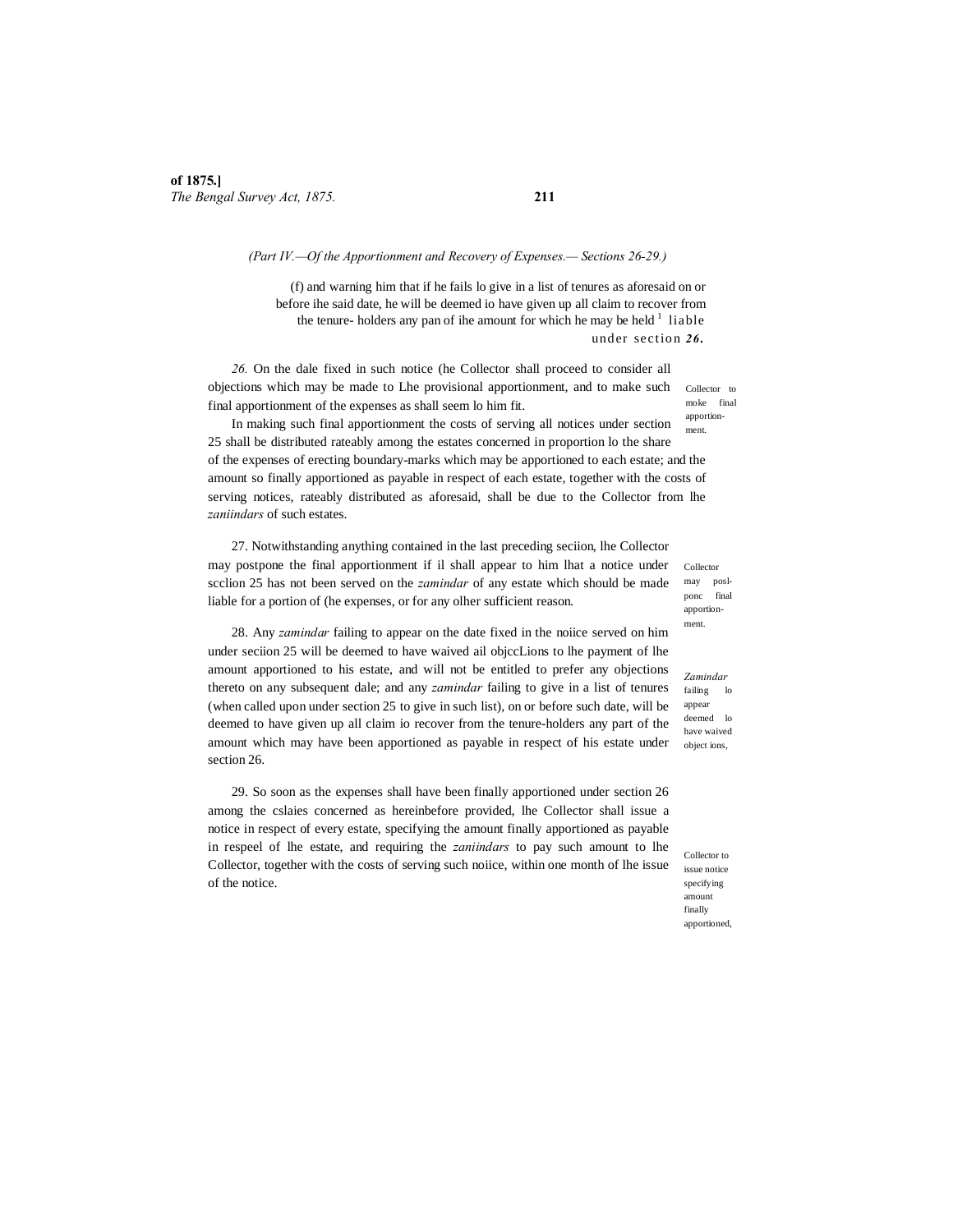#### *m The Bengal Survey Act, 1875.*

#### *(Part IV.—Of the Apportionment and Recovery of Expenses.— Sections 30, 31.)*

If such amount be not paid lo ihc Collector within such period, the same, with interest, at such rate, not exceeding six *per centum per annum*, as (he '[State Government] may from time lo lime determine, may be levied as provided in section 57.

The notice issued under (his section shall assign to *th&^zamindar,* or lo the *zamindar* jointly wiih' tenure-holders, ihc boundary-marks which they arc legally bound to preserve under the provisions of section 19, and in rcspecl of which they will be held liable to pay the costs of re-erection, maintenance and repair, under the provisions of section 20.

Notice shall assign boundarymarks which

arc bound [o preserve. Collector io apportion between *:nnni:r!r.r*  arid icnurcholdcrs.

30. If the *zamindar* of any estate shall give in a lisl of (enures, as referred to in section *25,* with an application to the Collector to apportion between his estates and ihe tenures the amount which has been apportioned as payable in respect of his estates as aforesaid, the Collector shall proceed lo make a provisional apportionment of the said amount between ihe *zamindar* and [he lenure-holders, to serve notices on the said tenure-holders in ihe manner provided in section 25, and lo make a final apportion meni among the said *zamindar* and tenure-holders in ihe manner provided in sections 26 and 27; and ihe provisions of section 28 shall be applicable to such tenure-hldcrs:

Provided thai no separate noiicc shall be served under this section in respect of the provisional or final apportionment of the sum payable in respect of any tenure, if such sum be less than iwo rupees; but in re spec i of all such sum it shall be sufficient, ic publish a list showing ihe sums apportioned as payable.

Such lisl shall be published by being posted at the office of (he subdivisional officer and at a conspicuous place in some village within which lands appertaining to the tenure arc situate.

31. Notwithstanding anything in ihis Pari contained, whenever the Collector may consider that he has sufficient information (whether derived from papers compiled for the purposes of Ihc road-cess, from inquiries made in the course of proceedings under Ihis Act, or otherwise) to enable him in a summary way to make an apportionment of any expenses recoverable under this Acl in respect of any esiale, between *\ht zantindars*  of, and the holder? of, tenures, in such estate, the Collector may, as soon as possible after he shall have made a provisional apportionment under section 24 of the sum payable in respect of such estate, and wilhoul calling on the *zamindar* to give in any list of tenures as provided in clause (e) of section 25, proceed lo make a provisional apportionment between the *samindars* and the tenure-holders of such estates of ihe sum which has been provisionally apportioned under section 24 as payable in rcspecl of the estate.

*'See* fooT-nole I on nncc ZO.V mire.

No separate noticc in respect of apportionment of sum less than [wo rupees.

Summary apportion' ment between *zamindar* and tenureholders.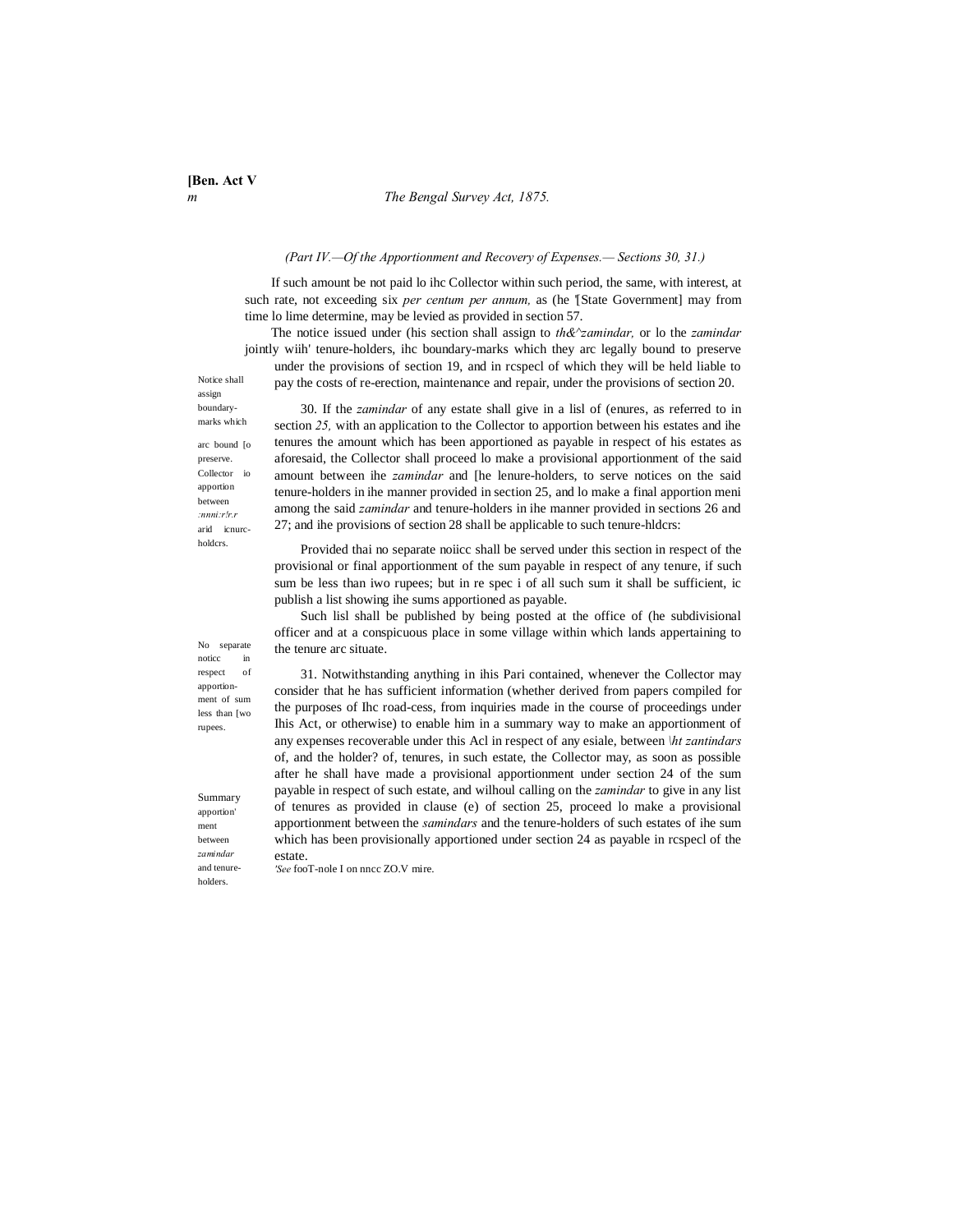#### *(Pan IV.—Of the Apportionment and Recovery of Expenses.- Sections 32-34.)*

Notice to *Ziimiudar* 32. Whenever any provisional apportionment of ihe sum payable between the *zaniindars* and lhe Icnure-holders may have been made summarily, as provided in lhe lasl preceding section,

the noiicc lo be served on the *zamindar* under seciion 25 shall inform ihe *zamindar,* in addition to the particulars specified in clauses (a), (b), (c) and (d) of the said section, and instead of those specified in clauses (e) and (f),

ihat under this Acl he is entitled to recover a portion of the amount which shall be finally apportioned as payable in respect of his eslale under section *26* from the tenureholders on his eslale; and

that Ihe Collector has made a provisional apponionmenl of the said sum belwccn lhe *zamindar* and tenure-holders according to a list which shall be annexed to the said notice; and shall warn him—

that if he fails to prefer any objection to such provisional apportionment on or before the date specified, he will be deemed to have given up all right to prefer any such objection at any future time; and that lhe Collector will proceed to make such apportionment final, or to make

any modifications in it which he may think fit.

Provided thai the sum finally made payable by lhe *zamindar* shall not exceed the sum apportioned upon him in lhe said provisional apportionment between the *zaniindars* and the tenure-holders.

33. As soon as a provisional apportionment between the *zamindar* and the tenureholders shall have been made summarily as provided in section 31, lhe Collector shall proceed lo serve notices on lhe tenure- holders concerned in the manner provided in section 30, and lo do all other things as if the said provisional apportionment upon tenure-holders had been made on a list given in by lhe *zamindar* under section 30.

34. In apportioning lhe amount among the *zaniindars* and the tenure- holders the Collector shall first deduct such sum as he shall consider to be fairly payable by the *zamindar* in respect of lands not included in any tenure, and in respect of his interest in lands which are included in tenures; and in apportioning the remainder among the tenures he shall take into" consideration the number of pillars erected within or on the boundary of each lenure, the extern of each tenure, and the distance at which it is situated from the boundary-marks; but no [enure shall be made liable for any portion of the sum so apportioned, unless some part of it be situated within fifteen hundred feet from some boundary-mark.

Procedure on pro vis io rial apportionmen l.

Mode of apportionment among tenures.

when provisional apportionment nude summarily.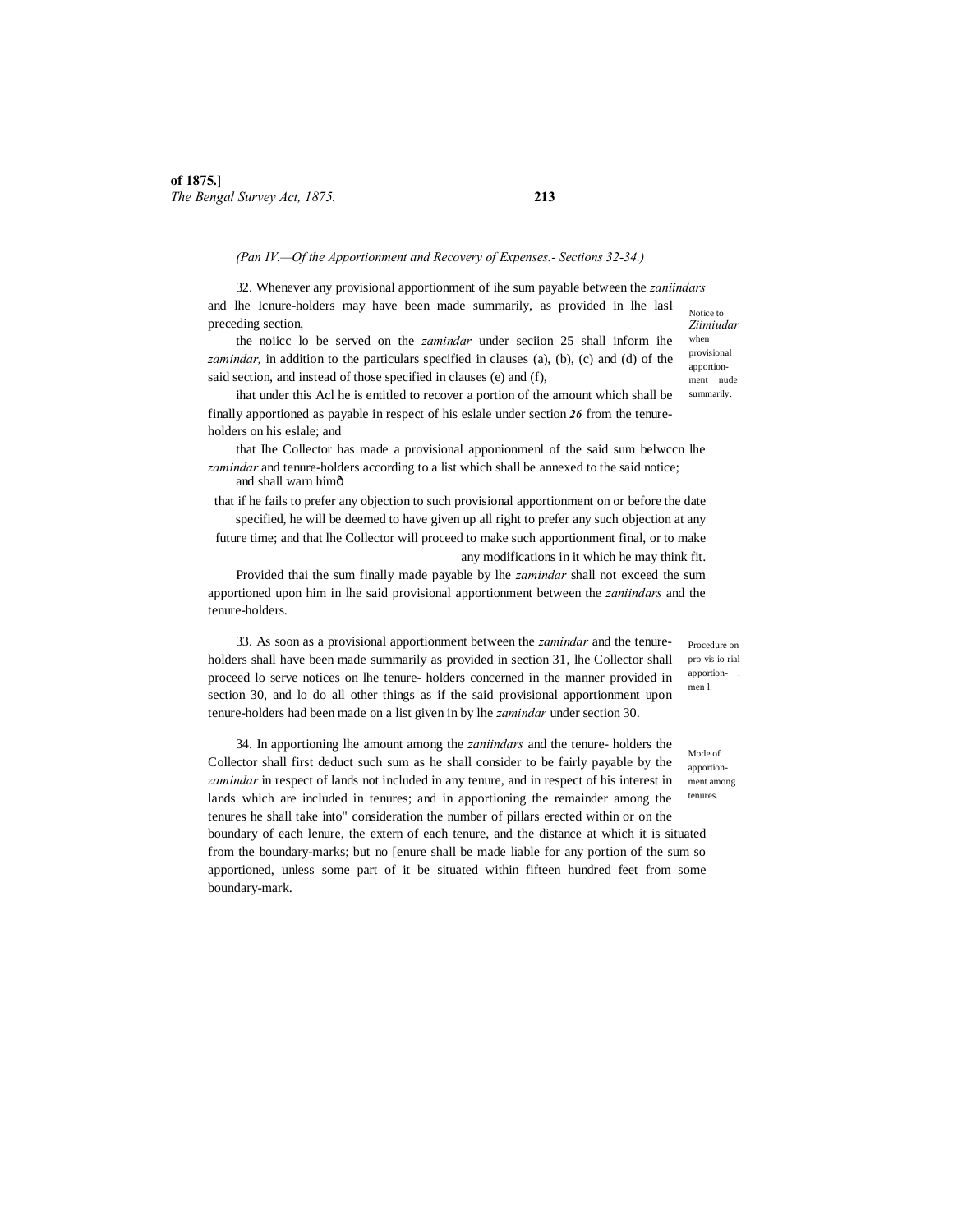#### *m The Bengal Survey Act, 1875.*

# *(Pari IV.—Of the Apportionment and Recovery of Expenses.— Sections 35-38.) '*

Nor ice of apportionment in respect of (enures.

35. So soon as (he final apportionment among tenure-holders under section 30 shall be completed, the Collector shall cause to be iusscd notices to each of the said tenureholders stating the amount payable in respect of each of Ihcir tenures, with interest (if any) calculated at lhe annual rale of six per *centum* from lhe date on which the *za minder* paid to the Collector the sum which was apportioned on his estate under seciion 26, and the cost of serving upon the tenure-holder the notice under this seciion and calling upon him to

pay lhe tola! amount so due lo the *zamindar* of lhe estate of which lhe tenure is apart, within one month of the dale of lhe noiice:

Provided that no separate noticc shall be served under this section on any tenure-holder who is required to pay a sum of less than I wo rupees as his share of the expenses apportioned under this Act; but in respect of such sums it shall be sufficient io publish a list in the manner

prescribed by section 30, and no costs incurred in respect of the publication of any such list shall be recoverable from any person mentioned therein as liable to pay less than two rupees.

36. Notwithstanding anything contained in section 35, lhe Collector shall not issue the notices therein mentioned to the tenure-holders until the *zaniindars* concerned shall have deposited with the Collector the lull amount of the costs of serving all the notices, and of publishing the lists as required by that seciion.

37. The provisions of sections 25, 26, 27. 28, *29,* 30, 34 and 35 shall be applicable, as far as possible, to every case in which any tenure - holder who has been made liable for lhe payment of any share of expenses under ihis Act may apply to the Collector to apportion the amount for which he has been made liable between himself and lhe holders of subordinate tenures direct from himself;

and the provisions of sections 31,32 and 33, regarding the procedure for making a provisional apportionment in a summary way between a *zamindar* and the tenure-holder on his estate, shall be applicable, as far as possible, to the provisional apportionment of expenses between lhe holder of a tenure and the holders of under-ienures within his tenure: Provided always that no such apportionment shall be made in respeci oF *raiyats* who have a right of occupancy only, and whose rent is not fixed in perpetuity.

38. Every *zamindar* or tenure-holder lo whom any sum is payable under the preceding sections may recover the same with interest as aforesaid in ihe manner provided by any law for the lime being in force for the recovery of arrears of rent in respect of lhe tenure for which the sum is due.

Recovery or sums payable lo *Uimindar* or tenure holder.

Collector not (0 JS5UC notices la tenure holders until *zwnindori* have deposited

No separate noiice to icnuru- holder required to pay less 111 an [Wo rupees.

Apportionment between tenure- holder and holder of subordinate tenure.

costs.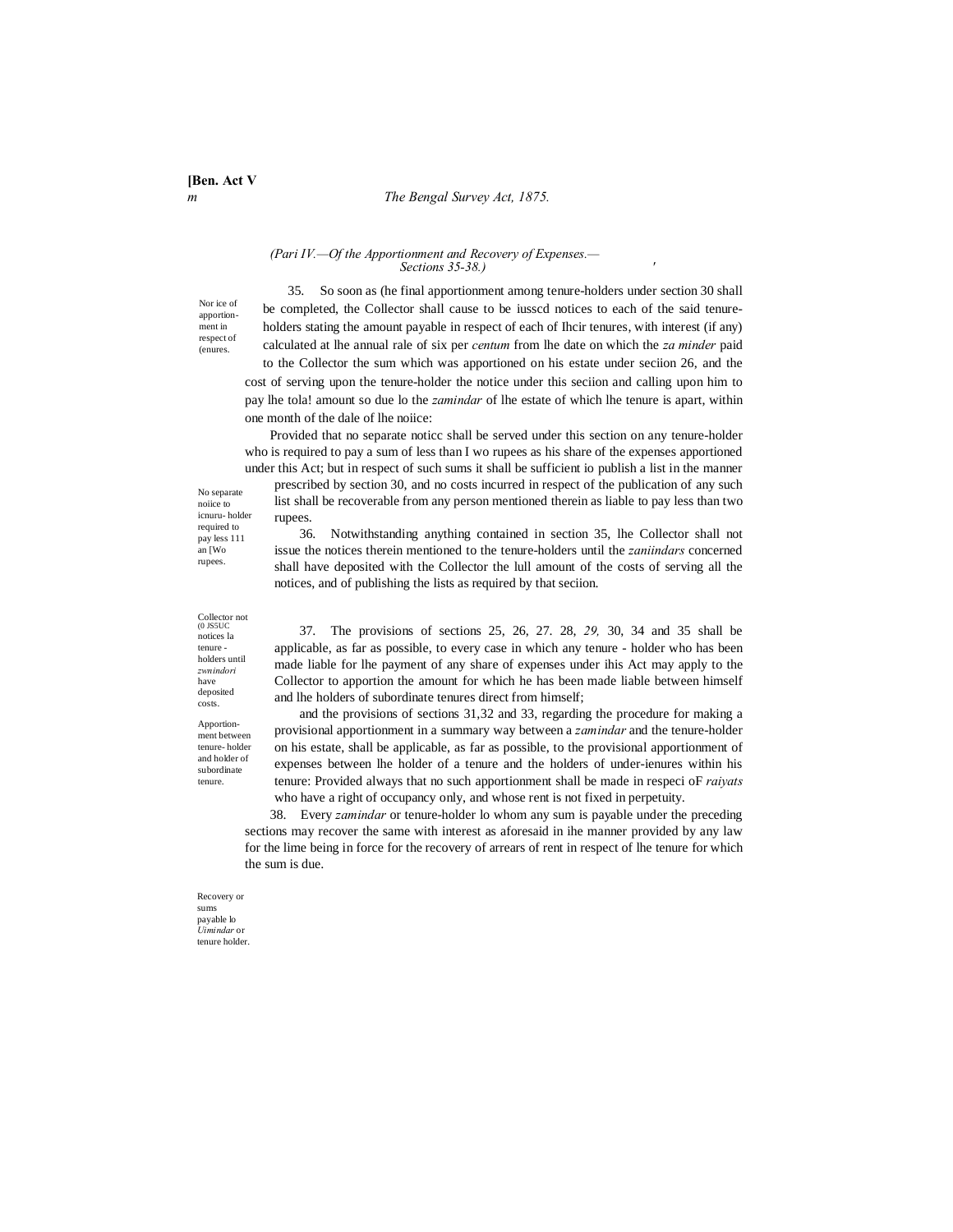# *(Part IV.—Of the Apportionment and Recovery of Expenses.— Section 39.—Part V.— Boundary disputes.—Sections 40-44.)*

Recovery of sum; expended by 39. The provisions of this Pan shall apply lo all sums expended by ihc Government since the first day of November 1874 in erecting boundary-marks.

#### **PART V. Boundary disputes.**

40. If it shall come to ihe notice of ihe Collector in the coursc of a survey under this Act, that a dispute exists as lo any boundary which should be serveyed, ihc Collector, after holding such inquiry as he may deem necessary, may determine such boundary as hereinafter provided.

Procedure in case of disputes as lo boundary.

Government.

41. The Collector shall determine the boundary according lo actual possession, and cause it to be secured by boundary-marks;

and the order of the Collector under this section shall, until It be reversed or modified by competent authority, have ihe force of an order of any Civil Court declaring the parties to be in possession of ihe land in accordance with the boundary as determined by the Collector.

42. If, after holding the necessary inquiry, the Collector is unable lo discover which party was in possession of ihe disputed land when he instituted the inquiry under this scction, Ihc Collector may lake possession of the land in dispute, and retain possession thereof unlil some party shall have established his righl to the said land.

43. Whenever the Collector thinks ii necessary lo decide a dispute as to any boundary under the last preceding section, he may, with ihe consent of the parties concerned, refer the same to arbitration.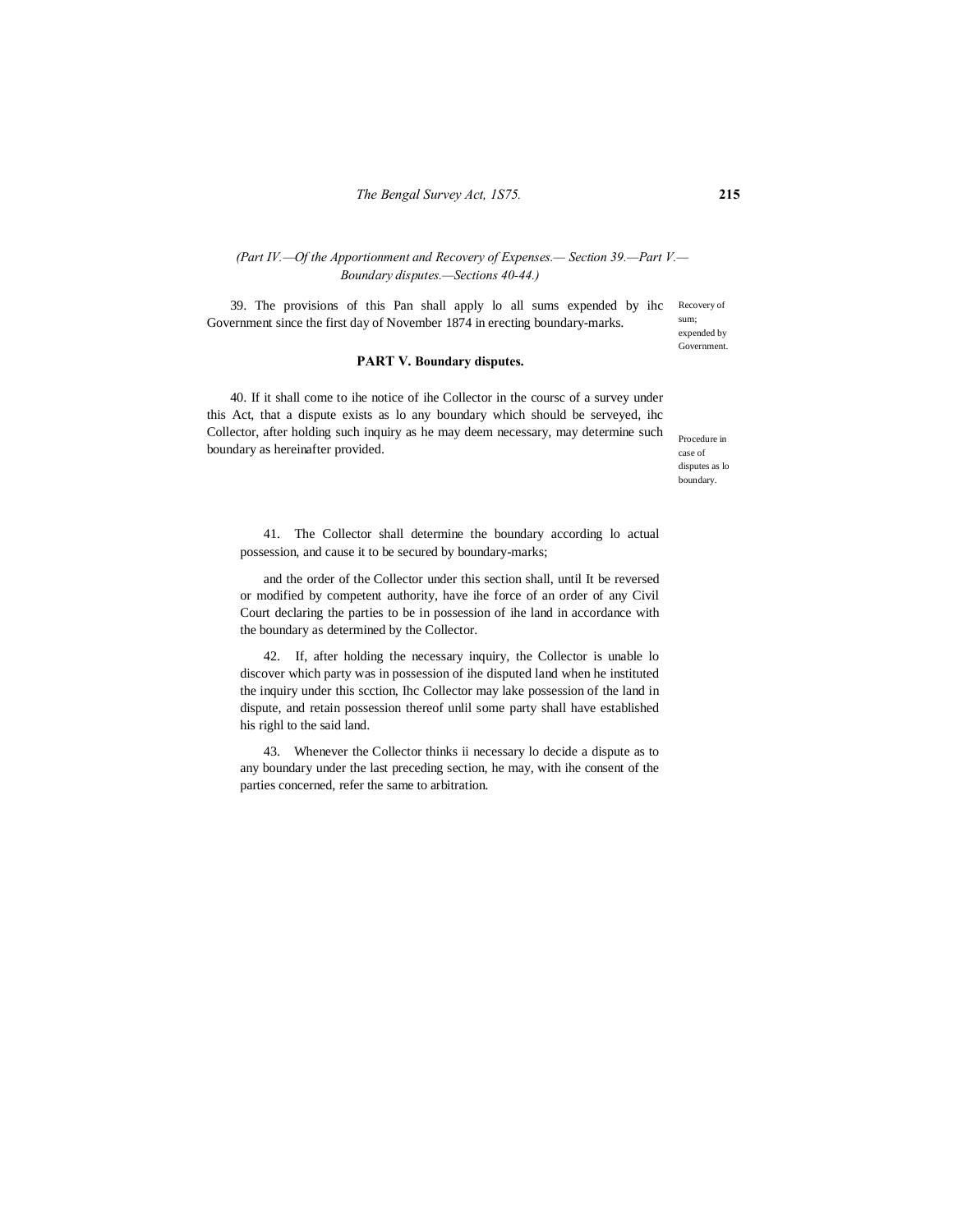**216** *The Bengal Survey Act, 1875.*

**[Ben. Act V**

The procedure laid down in '[section 89 of, and Schedule n to, the Code of Civil Procedure, 1908,] shall, so far as may be practicable, be applicable to disputes so referred to arbitration.

44. If the boundary regarding which ihe dispute exists as mentioned in section 40 shall at any previous lime have been determined by any Court of competent jurisdiction, or shall have been laid down and shown on a map in ihe course of any previous revenue-survey or settlement, and no objection to the boundary as Ihen laid down and mapped shall have been preferred before any authority competent to decide on such objection;

These words and figures wen; substituted for ihe words and figures "Chapter VI of Act VIII of 1859 (the Code of Civil Procedure)" by s. 2 and the First Schedule of the Bengal Repealing and Amending Act. 1938 (Ben. Act 1 of

Made of determining boundary.

Force of Collector's order.

Power of Collector to take possession of land in dispute.

Power to refer to arbitration,

Relaying boundary previously determined by Court or by revenue survey.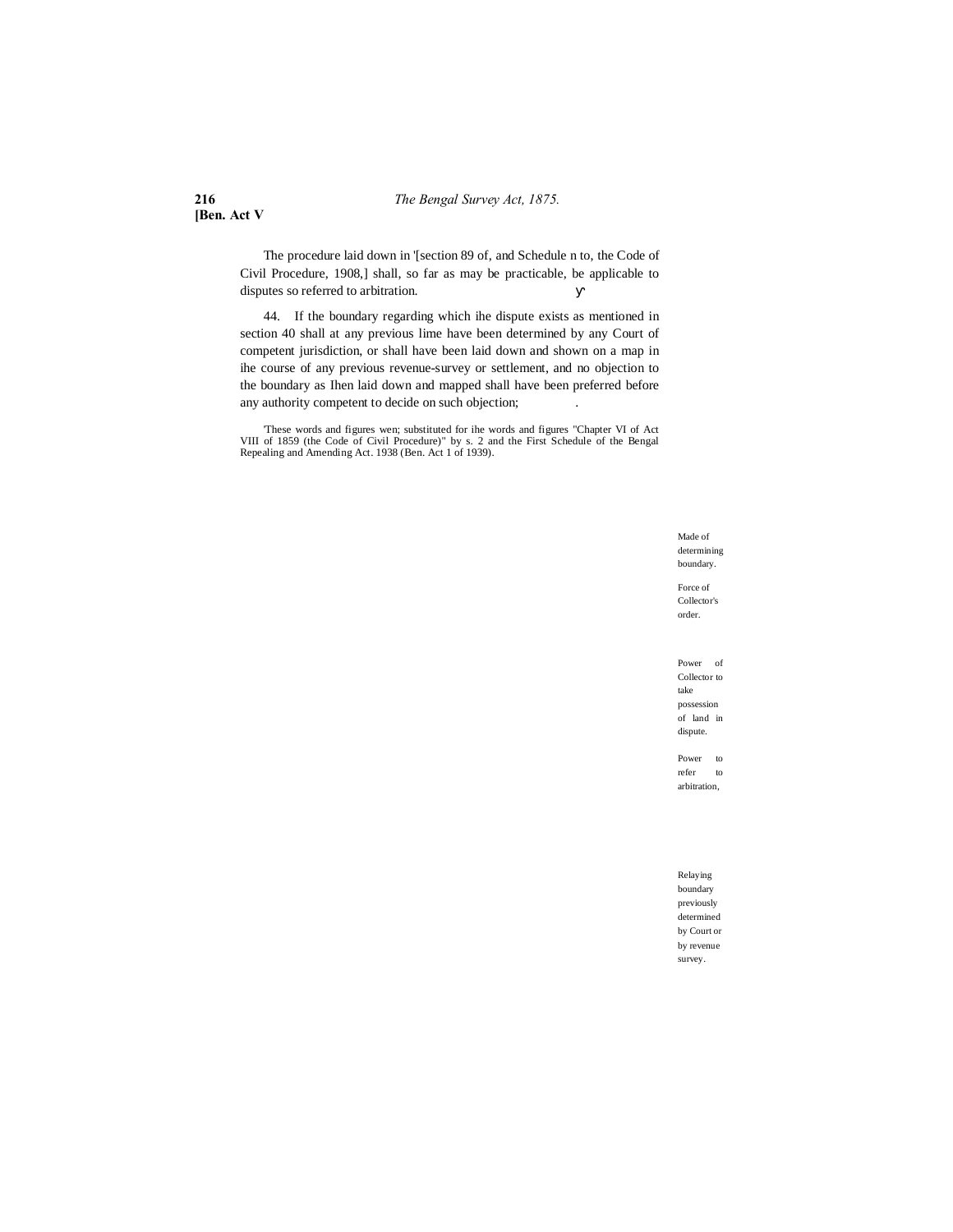**[Ben. Act V**

#### *(Part V.—Boundary disputes.—Section 45.)*

whenever [he dispute relates lo the boundary of an estate which is liable for revenue, or to any other boundary by which [he interests of ihe '[Government] may be affee ted, the Collector shall,

and whenever ihe disputes relates to any other boundary, the Collector may, if he thinks fit,

relay, as nearly as may be possible, the boundary as previously determined or laid down and shown on the map, and cause such boundary lo be shown on ihe survey-map, with an explanatory noie to the same:

Provided that the relaying and record of a boundary by ihe Collector under this section shall noi affect the possession of any land by any party, and shall be in addition to the determination and record of (he boundary according to actual possession required by section 41.

Nothing contained in this scction shall be held lo prohibit the Collector from deviating from a boundary as held by actual possession or as shown on a former map, and laying down a new

Collector may deviate Tram boundary if parties agree.

boundary, if all the parties concerned agree lo such new boundary, on the ground thai the boundary held by actual possession, or as shown on the former map, was incorrect, and if il appears to ihe Collector that there is no objection to the adoption of such new boundary.

The reason for every such deviation shall be recorded in the Collector's proceedings.

45. If il shall eomc to the notice of ihe Collector at any time, or in any manner, that a doubt or dispute exists in respect to any boundaryô

(a) which has at any lime been determined by a competent Court; or

Power of Collector in case of doubt or dispute as (a boundary determined by Court or

(b) which has been.laid down and shown on a map, in ihc laid down by course of a previous revenue-survey or settlement, or other sun,L>' proceeding of a revenue-officer for any special purpose, and against which no objection has been preferred lo any authority competent lo decide upon such objection; or (c) which has been laid down by survey under this  $Act,\hat{0}$ 

the Collector may, if he thinks it desirable for any reason thai the boundary so determined or laid down shall be re I aid, proceed lo relay rhe boundary in the manner prescribed in seciion 44 of this Act,

and for purpose of so relaying the boundary he may make any inquiries and surveys which may be necessary, and such inquiries and surveys'shall be deemed lo be proceedings under section 6, and ihe Collector shall exercise in respect thereof all powers which he may exercise in respect of inquiries and surveys under lhat section.

LW Tpni-nme I nil niee 102. *mile.*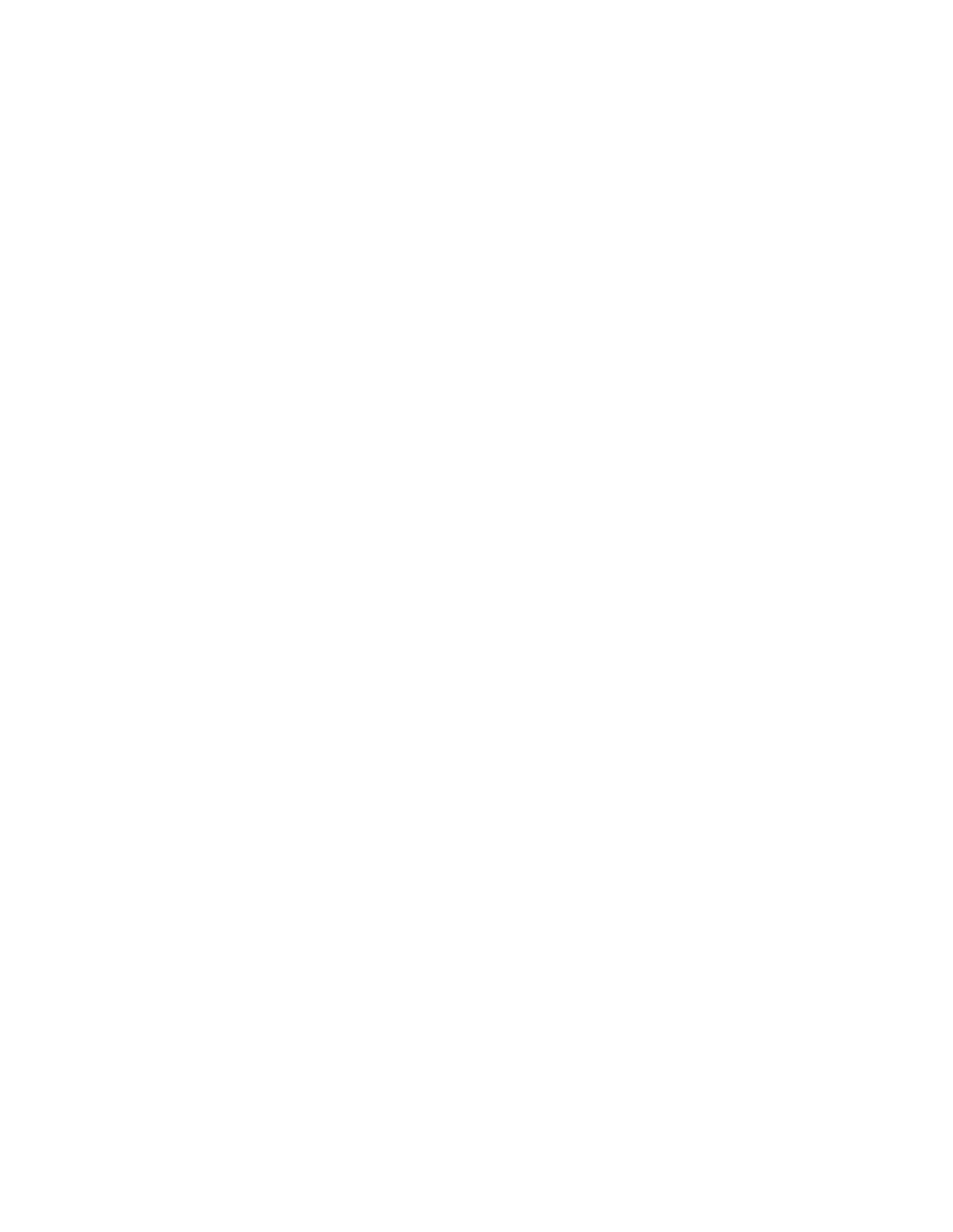#### *(Pari V.—Boundary disputes.—Section 46.—Part VI.*—*Miscellaneous.— Sections 47, 48.)*

46. Whenever the Collector shall have determined a boundary which was in dispute, and ihe order shall have become final.

and whenever a boundary which has been supplied by the survey officers, or has been determined under this Act, has been altered by a decree of any Civil Court which has become final,

and whenever it shall come to the noiice of lhe Collector that any boundary has been determined by a competent Court or authority,

lhe Colleclor may cause such marks as he may (hink fit lo be erccted in order io secure the boundary permanently, and the provisions of Paris 111 and IV shall, so far as is possible, be applicable lo boundary- marks which are ereclcd under this section and to the apportionment of the cost thereof,

# **PART VI.**

#### **Miscellaneous.**

47. Whenever any estate or tenure is held jointly by iwo or more *zaniindars* or tenure-holders, all such *zaniindars* and tenure-holders shall be jointly and severally liable in respect of every liability imposed on *zaniindars* or tenure-holders respectively by this Act,

and any shareholder in any estate or tenure who may have paid the amount finally apportioned to such estate or tenure may recover from his co-sharcrs such sums as may be payable in respect of their shares as arrears of rent, or may take credit for such sums in any adjustment of accounts between himself and his co-sharers.

48. Every notice in and by ihis Acl required to be served on any person may be servedô

> (1) by delivering the same to the person to whom it is directed, or, on failure of such service, by posting the same on some conspicuous part of lhe house in which the said person resides, or by delivering the said notice to a general agent of lhe person to whom such notice is directed; or

(2) by sending aregistered letter containing such noiice directed lo the said person at his usual place of abode, or lo lhe place

where he may be known to reside; or

(3) by posting a copy of the notice at any *mal-cutchery* of the estate or tenure of the person to whom the notice is directed; or if no such *mal-cutchery* be found, on some conspicuous place on the said estale or tenure lo which such notice relates, and by delivering, in the case of estates paying their annual revenue by four instalments, another copy thereof to any agent who shall have paid an instalment of revenue nexl after the preparation of such notice.

Joint *zamindars* subject lo every liability imposed on single *uwrindars.*

Service of noiice.

In certain cases Collector may cause marks to be erected.

,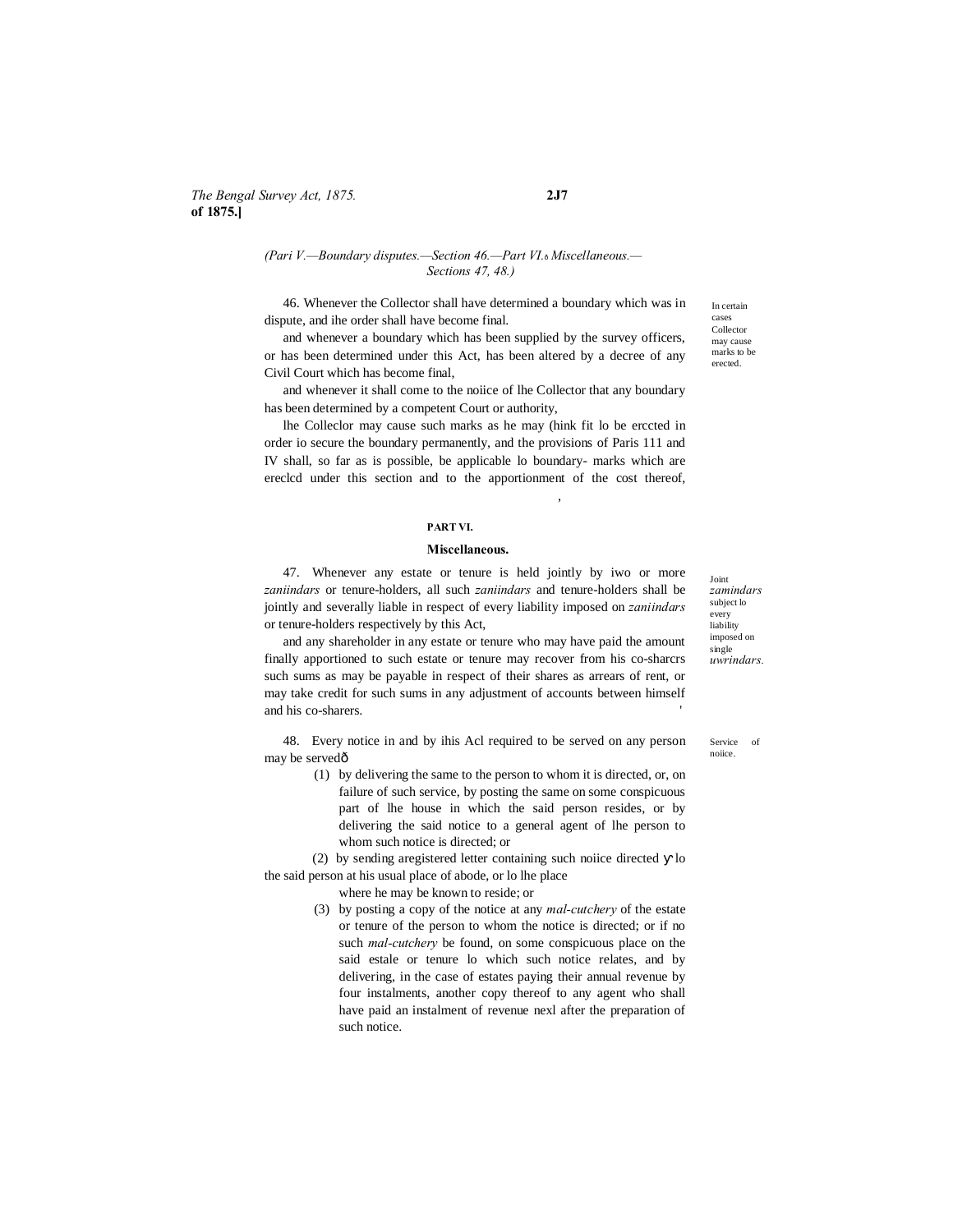**[Ben. Act V**

# *(Part V[.—Miscellaneous.—Sections 49-52.)*

In all cases where two or more persons are holders of an estate or tenure, service of notice under this clause shall be deemed to be good and sufficient service on each and all of such persons.

No proceedings under Acl affected by mistake or niisdcscription.

49. No proceedings under this Acl shall be affected by reason of any mistake in the name of any person thereby rendered liable to pay any sum of money, or in the description of any estate or tenure or land in respect of which he is rendered liable to pay, or by reason of any olher informality, provided (he directions of this Acl be in substance and effect complied with; and no proceedings under this Acl shall be affected by reason of Ihe omission to serve any notice on any *zpmindars* whose name is not recorded on the Collector's registers as owner of the estate in respect of which the notice is required lo be served.

Power of Collector lo enforce attendance of witnesses.

Daily fine for failure to comply wiih requisition in notice.

50. For ihe purpose of any inquiry under ihis Act the Collector shall, in addition to every power conferred specially by this Act, have power lo summon and enforce the attendance of witnesses and compel the production of documents by the same means (as far as may be), and in the same manner, as is provided in the case of a Court under the Code ofCivil Procedure '[,1908.]

51. If any person shall fail lo comply with a requisition contained in any special noticc served under section 7 of this Act, or in any notice served for the purpose of any inquiry under Part V of this Act, within the time specified in such notice, (he Collector may impose upon him such daily fine as he may think fit, not exceeding fifty rupees, and such fine shall be payable daily until the requisition is complied with; and the Collector may procccd from lime to time lo levy any amounl which has become due in respect of any such fine, notwithstanding that an appeal against the order imposing such fine may be pending:

Provided that whenever the amount levied under any such order shall have exceeded five hundred rupees, the Collector shall report the case specially to the Commissioner of the Division, and no further levy in respect of such fine shall be made otherwise than by authority of the said Commissioner.

Penally for no( giving notice of injuTy to boundarymark.

52, Any person, being bound by the provisions of section 19 to give notice lo the Collector in respect of any boundary-mark having been injured, destroyed or removed, or requiring repairs, who shall fail to give such notice, shall be liable to a fine not exceeding one hundred rupees, to be imposed by order of the Collector.

Acl V of 190S.

<sup>&#</sup>x27;This figure was inserted by s. 2 and Ihe First Schedule of Ihe Bengal Repealing and Amending Acl, 1938 (Ben. Acl I of 1939).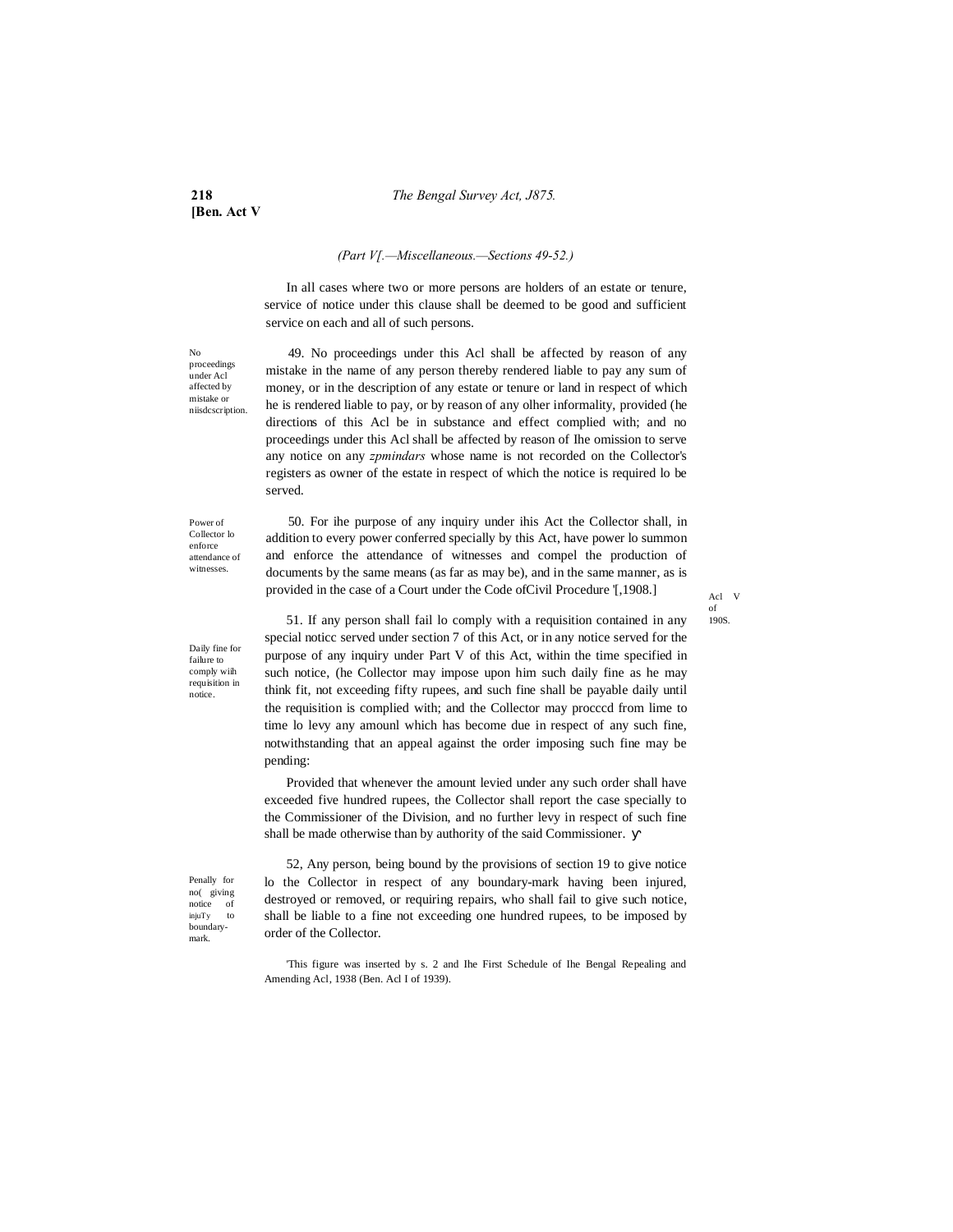#### *(Part VI.—Miscellaneous.—Sections 53-58.)*

53. Any person convicted before a Collector of wilfully erasing, removing or damaging any boundary-mark (not being a land-mark fixed by lhe authority of a public servant within (he meaning of section 434 of the Indian Penal Code) which has been lawfully erected, may be ordered by lhe convicting officer to pay such sum, nol exceeding two hundred rupees, for each marks so erased, removed or damaged, as the said officer may think fit, in addition lo such sum as may be nccessary to defray the expense of restoring the bou ndary-mark so erased, removed or damaged.

54. The Collector may award any portion of a fine imposed under either of the Lwo last preceding sections, and which may be realized, to any person who may have given information leading to the imposition of the fine.

Penally for removing boundarymarks.

Callccior may award portion of Tine lo informer.

Levy of fine.

When pcison removing boundarymark cannot be found. Collector may repair.

Every amount due deemed a demand.

Appeal against orders. Supervision of proceedings.

Act XLV of I860.

Act V of 1898.

> 55. A fine under sections 51, 52 and 53 may be levied, as far as may be practicable, in the manner provided in '[sections 386, 387 and 389 of the Code of Criminal Procedure, 1898]; but if no movable property belonging lo lhe person from whom the fine is due is found in lhe district within which lhe order was passed, then such fine may be levied as if ii .were an arrear of revenue. "

> 56. Whenever the person erasing, removing or damaging any boundarymark cannot be discovered, or if for any other reason it is found impracticable to recover from him lhe sum which he has been so ordered to pay, the boundary-mark shall be restored or repaired by Hie Collector, and the expenses thereby incurred shall be recovered from the occupants, of such of (he conterminous lands and in such proportions, as to the Collector may seem fit.

> 57. Every amount which may become due to the Collector under the provisions of this Act in respect of any expenses incurred or of any notices served, or of any costs payable by any party in an appeal, shall be deemed to be a dmand  $2****$ .

> 58. Except as provided in sections 59 and 60, no appeal shall lie as of right, against any order passed under ihis Act by any officer; but

> lhe proceedings and orders of Assistant Superintendents and of Deputy Collector under this Act shall be subject to the supervision and control of the Superintendent of Survey or Collector;

> 'These words and figures were subsiiiulcd Tot lhe words and figure ''section 301 of ihe Code of Criminal Procedure" by s. 2 and the First Schedule of lhe Bengal Repeating and Amending Act, 1938 (Ben. Act I or 1939).

> The words and figures "under see lion *2* of Bengal Act VL of 1868 *(an Act to make further provisionfor the recovery ofarrea rs of land- revenue and public demands reco verable as arrears of hnd-revenut).* and shall be leviable as such," were repeated by ihe Public Demands Recovery Aci, 1880 (Ben. Act VII of 1880).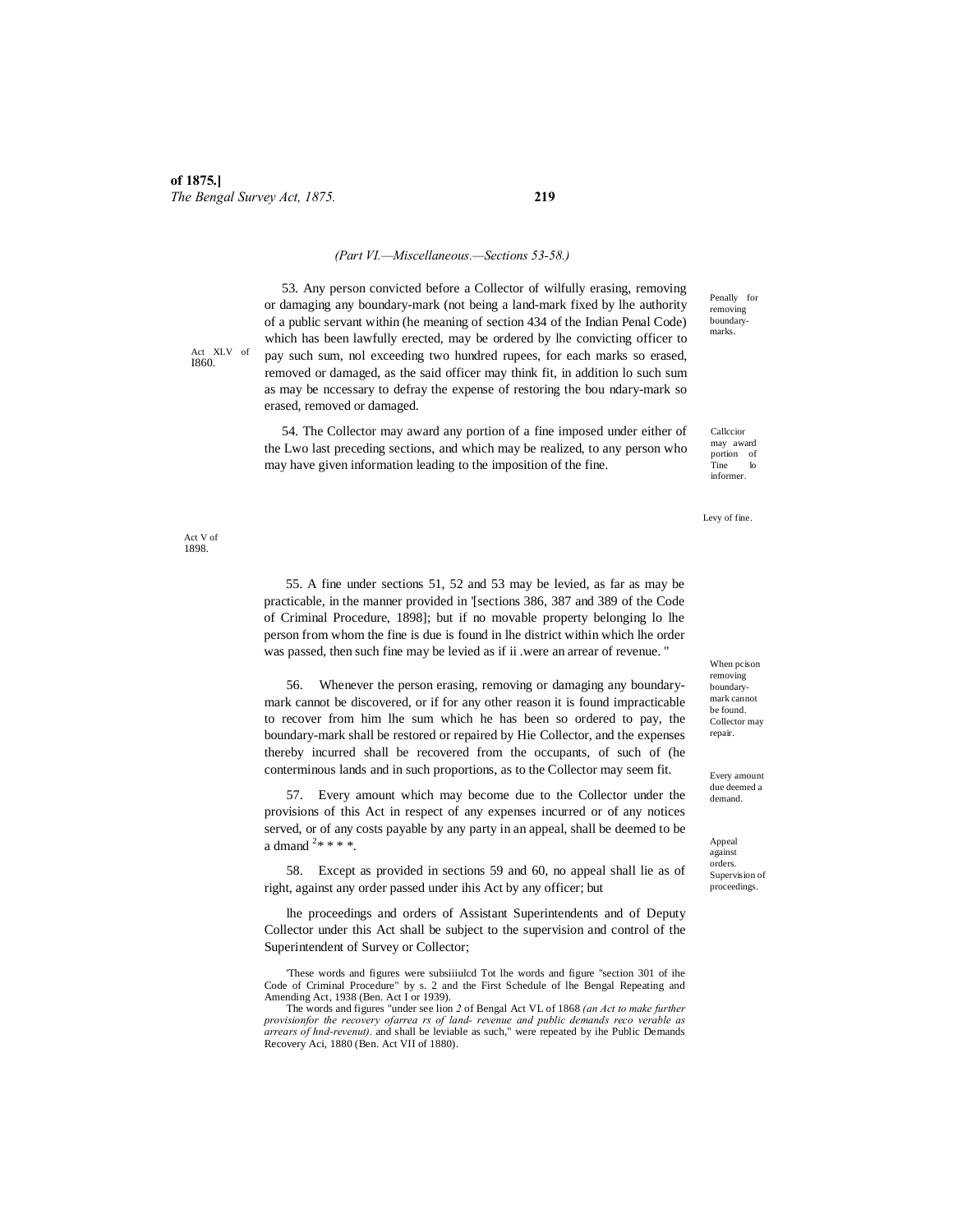**[Ben. Act V**

#### *(Part VI.—Miscellaneous.—Sections 59-61.)*

[he proceedings and orders of the Superintendent oF Survey and of the Collector, to the supervision and control of the Commissioner of the Division; and

the proceedings and orders of all officers, [o the supervision and control of the <sup>1</sup>[S[ate Government]:

Govern mem may res I rid functions of Commissioner,

Provided thai <sup>2</sup>[the State Government] may order that in ihe course of any survey under this Acl, ihe functions of the Commissioner shall be restricted to ihe decision of appeals under section 60, and that the general powers of control and supervision over ihe Superintendent of Survey or Collector and their subordinate officers may be exercised by the '[State Government] direct.

59. An appeal, if presented within one month of the date of the order appealed against, shall lie lo the Collector or Superintendent of Survey against every order of a Deputy Collector or of an Assistant Superintendentô

- (a) determining under section S the amount to be paid as the price of materials or labour supplied;
- (b) determining under section 10 the amount to be paid as compensation;
- (c) deciding a boundary-dispute;
- (d) imposing a fine under this Act.

60. An appeal if presented wilhin one month of the date of the order appealed against, shall lie lo the Commissioner of the Division against every order of ihe Collector or Superintendent of Survey—

- (a) determining under section 8 the amount to be paid as value of materials or labour supplied;
- (b) determining under section 10 the amount to be paid as compensation;
- (c) determining a disputed boundary;
- (d) imposing a fine of more lhan fifly rupees on any person:

Provided that the order appealed against under clauses (a), (b) and (c) shall not have been passed by the Collector or Superintendent of Survey on an appeal preferred against the order of a subordinate officer.

Orders as to costs on appeal.

61. The Commissioner, Collector or Superintendent of Survey may pass such orders as they shall think fit in respect of the payment of costs incurred by any party in an appeal.

'The wonls "Provincial Government" were first substituted for I be words "Local Government" by paragraph 4(1) of Ihe Government of India (Adaptation of Indian Laws) Order, 1937. Thereafter, the word "State" was substituted for ihe word "Provincial" by para, 4(1) of the Adaptation of Laws Older, 1950.

fnol-nole 1 on Daee 203.

Appeal against certain orders of

Assistant Su peri nicn dent or Deputy Collector.

Appeal against cenain orders of Collector or Superintendent of Survey.